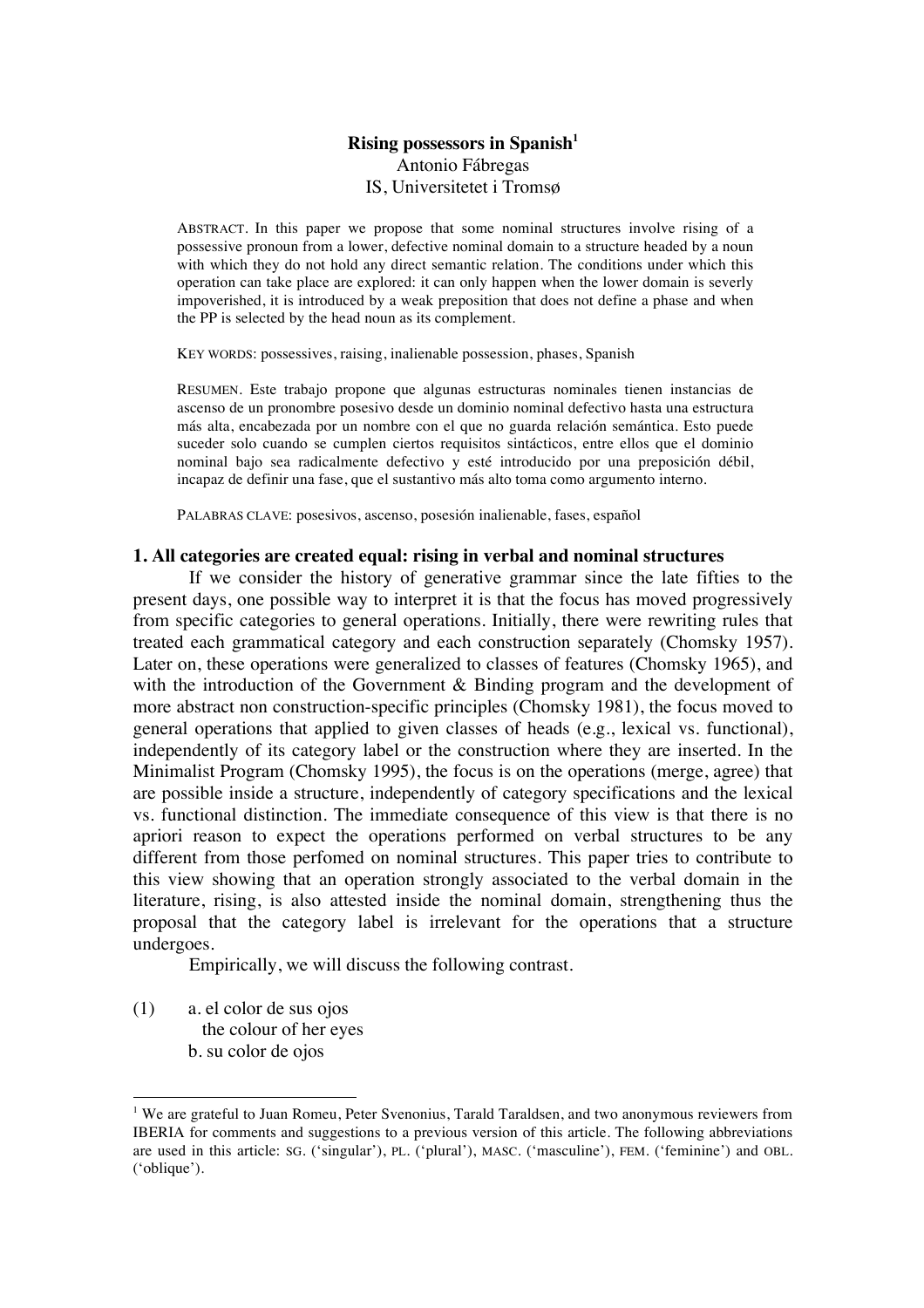her colour of eyes c. \*su color de los ojos her colour of the eyes

The phrase in (1a) is unsurprising: we have a head noun with a definite determiner which takes a PP complement (as we will argue; cf. §3.4); this PP complement carries a possessive, which determines the person whose eyes we are talking about. (1b) is more surprising; here the possessive appears in the head noun, despite the fact that it is interpreted as the possessor of the noun embedded under the PP complement. We are not talking about the colour that belongs to her, but about the eyes that belong to her. (1c) shows that as soon as the noun embedded under the PP carries a determiner, the displaced structure becomes ungrammatical.

This structure is mentioned in §18.7l of the *Nueva Gramática de la Lengua Española*. <sup>2</sup> The empirical goal of this paper is to expand the description of the phenomenon, considering as many factors as possible. This is done in §2. This paper has, in addition to this, a two-fold theoretical goal. The first one is to study this phenomenon from the perspective of phase theory, as a way of providing evidence for the phase nature of DPs; this, being our most theoretical goal, is left for the final section of the paper (§4). Secondly, we want to motivate the empirical properties of the construction inside a tree-structure that treats the lower noun introduced by the preposition as a functionally-defective PP complement of the higher noun; we will relate this nominal construction to the well-known raising pattern illustrated in (2), as we will address more technical aspects of the phenomenon.

(2) a. Parece que los pájaros están cantando.

- Seems that the birds are singing 'It seems that the birds are singing'
- b. Los pájaros parecen estar cantando.

The birds seem to.be singing 'The birds seem to be singing'

c. \*Los pájaros parecen que están cantando. The birds seem that are singing.

 $2$  Notice, however, that in this section of the NGRAE at least two constructions with different empirical properties are addressed together. Among the differences between the pattern illustrated in (1) and a construction like *mi número de teléfono* 'my phone number' we find the following:

i. In *mi número de teléfono* the PP can be substituted by a relational adjective (*mi número telefónico*)

ii. In *mi número de teléfono* the lower noun does not hold an inalienable possession relation with the possessor.

iii. In *mi número de teléfono* the PP can be eliminated, and the possessive is interpretable without that PP as a modifier of the noun without change in meaning (*mi número*); in contrast, in *mi color de ojos* ('my colour of eyes'), removing the PP changes the meaning of the construction, showing that the possessive establishes the semantic relation with the noun contained inside the PP. Something like *mi color* must be interpreted as the colour that the speaker has, as a whole, in the body, or some colour which is somehow directly related with the speaker.

iv. *Mi número de teléfono* allows, at least marginally, a determiner in the lower domain and prepositions other than *de* 'of': *mi número (habitual) para todos los teléfonos que poseo* 'my (usual) number for all the phones that I own'

This paper will not analyze the *mi número de teléfono* construction.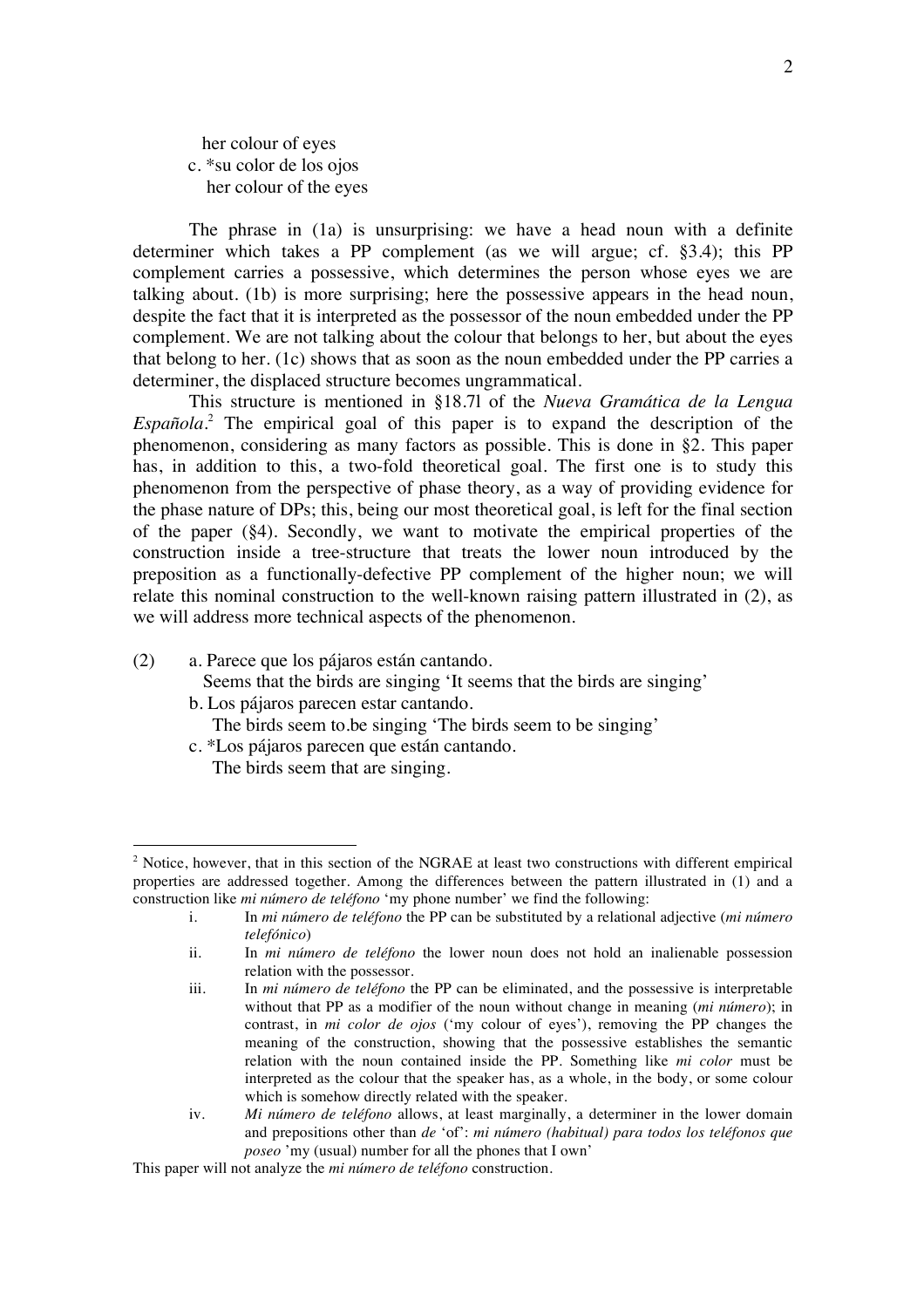There are some obvious similarities between (1) and (2). In (2b), as in (1b), there is a constituent that is interpreted associated to the dependent of the word it agrees with: despite the fact that *los pájaros* agrees with *parece*, it is interpreted as part of the predicate subordinated to this verb. In (2c), as in (1c), a formal property of the constituent that depends on the head makes the construction ungrammatical: the presence of strong inflection on the subordinate clause.

In this paper, we will argue that the correct view of the contrast in (1) is essentially the same as in (2): to treat these possessors as originating in a lower domain, where they establish an argument relation with a predicate, and then establishing a formal relationship with a higher head that dominates them, provided that minimality and the limits of syntactic phases are met. There are some differences with respect to the nature (and compulsory nature) of the movement undergone by this constituent, but the situations where movement is blocked and the conditions under which it is possible are basically identical.

## **2. Dissecting the construction**

We will first empirically motivate the contention that these structures hold a parallelism with verbal rising constructions describing the properties that they show with respect to the nature of the head noun, the nature of the embedded noun, the relation between the possessive and the lower noun and the nature of the PP that introduces it.

## *2.1. The head noun*

One first reason to treat these as constructions involving raising is that only some of the head nouns give rise to the contrast between (1a) and (1b). Contrast (3) with (4).

- (3) a. el estado de su salud the state of his health
	- b. su estado de salud his state of health
- (4) a. el secreto de sus ojos the secreto of her eyes
	- b. \*su secreto de ojos
	- her secret of eyes

The first question is, therefore, to determine the class of nouns that can take part in this construction and to motivate that they can be considered semantically special. The generalization seems to be that only those nouns, morphologically derived or not, that denote the different properties of individuals can appear in this construction. In (5) we exemplify –only with the structure of (1b) and (3b), as (1a) and (3a) is allowed by any noun- these nouns for the classes of size, length, height, depth, temperature, wetness, weight and width, which are all considered scalar properties (that is, properties whose internal semantic structure contains different ordered values). In fine-grained proposals that decompose the adjectival domain into a rich number of heads, these adjectives tend to be high or middle (Scott 1998).

(5) a. su tamaño de semilla e. su ancho de hombros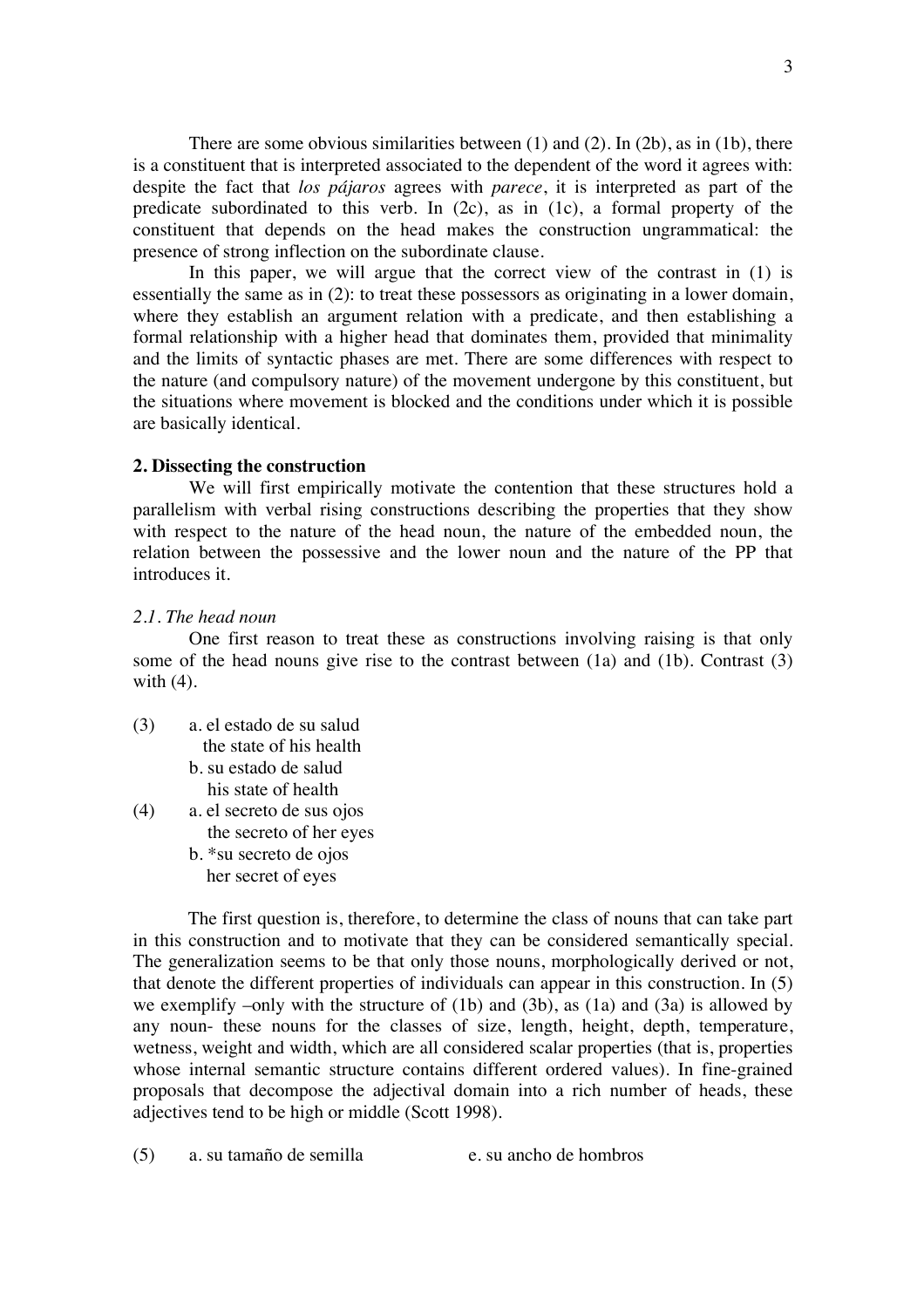| its size of seed           | her width of shoulders       |
|----------------------------|------------------------------|
| 'the size of its seed'     | 'the width of her shoulders' |
| b. su longitud de brazos   | f. su calidez de aliento     |
| her length of arms         | her warmth of breath         |
| 'the length of her arms'   | 'the warmth of her breath'   |
| c. su altura de tono       | g. su pesadez de piernas     |
| its height of tone         | 'her heaviness of legs'      |
| 'the height of its tone'   | h. su sequedad de boca       |
| d. su profundidad de corte | her dryness of mouth         |
| their depth of cut         | 'the dryness of her mouth'   |
| 'the depth of their cut'   |                              |

Other nouns can appear in the same construction when they denote properties similar to these and not physical objects.

(6) su {talla / número} de zapato her size / number of shoe 'the size of her shoe'

Nouns related to non scalar properties, like colour, shape, smell and feel, can also appear in the same construction; the adjectives corresponding to these notions are merged quite low in the syntactic structure (Scott, *op.cit*) (7).<sup>3</sup>

| a. su color de ojos     | d. su curvatura de piernes |
|-------------------------|----------------------------|
| her colour of eyes      | her curvature of legs      |
| b. su redondez de fruto | e. su contorno de muslo    |
| its roundness of fruit  | her contour of tigh        |
| c. su textura de piel   | f. su olor de pies         |
| its texture of skin     | her smell of feet          |
|                         |                            |

Again, nouns referring to the same properties or others similar to them (smell, for instance) can appear in the construction.

| (8) | a. su corte de cara | b. su arco de cejas  |  |  |
|-----|---------------------|----------------------|--|--|
|     | her cut of face     | her arch of eyebrows |  |  |

 $3$  Some property-denoting nouns normally do not take part in the structure due to independent reasons. Those that express properties that apply equally to all the parts of an individual cannot take part because of pragmatic reasons: *su juventud de rostro* 'her youth of face', is not acceptable in the literal meaning because the face of a person would be just as old as any other part of her. Only in a figurative meaning ('the young expression of her face') it becomes acceptable. The noun *estatura* 'stature' does not allow the construction because it applies to the whole height of a human being, not of one of his parts, and lacks the necessary possessor even in the absence of rising (contrast *la estatura de Juan* 'the stature of Juan' with \**la estatura de sus piernas* 'the stature of his legs'). Notice that nouns that denote dimensions (not properties) cannot take part in the construction; for example, *peso* 'weight' (vs. pesadez, 'heaviness'). Contrast (5i) with \**su peso de piernas* 'her weight of legs'. This contrast follows if only nouns denoting properties can take PPs as complements.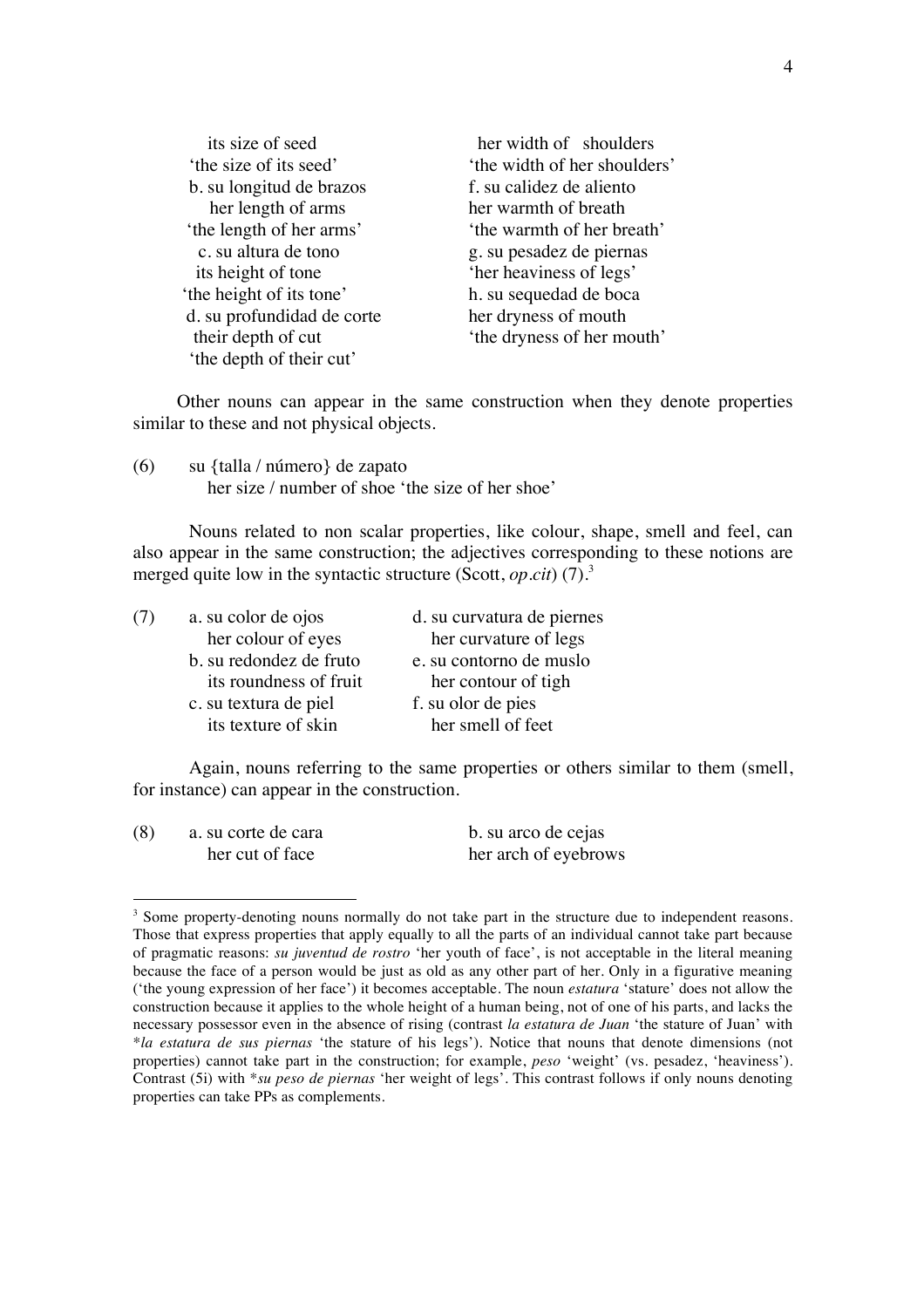'the shape of her face' 'the arch of her eyebrows'

More conceptually underspecified nouns are also allowed (9). By conceptually underspecified we mean nouns that denote hyperonyms of different classes of properties (such as states, expressions, structures, systems, etc.) without referring to any specific physical dimension or quality.

| a. su estado de cuenta     | d. su constitución de cuerpo |
|----------------------------|------------------------------|
| her state of account       | her constitution of body     |
| 'the state of her account' | e. su estructura de rima     |
| b. su expresión de cara    | its structure of rhyme       |
| her expression of face     | f. su sistema de vida        |
| c. su calidad de vida      | her system of life           |
| her quality of life        | g. su movimiento de brazos   |
|                            | her movement of arms         |

Some nouns impose further restrictions on the class of nouns that can be introduced by the PP in this construction. It is compulsory that the lower noun is an event noun (Grimshaw 1990) when the higher noun denotes one of these three separate conceptual notions: time, place or speed.

| (10) | a. su área de distribución     | d. su fecha de llegada   |
|------|--------------------------------|--------------------------|
|      | their area of distribution     | her date of arrival      |
|      | b. su lugar de origen          | e. su mes de publicación |
|      | his place of origin            | its month of publication |
|      | c. su velocidad de crecimiento |                          |
|      | its speed of growth            |                          |

In all these cases, the semantic generalizations that we have described do not always seem to be instantiated by a syntactic feature. The notions denoted by the nouns that allow for the construction might form a natural class from the perspective of conceptual semantics, but not necessarily from the perspective of the morphosyntactic features that underlie these nouns. It is very implausible that the notions of speed, time and place, which require an event noun, can be subsumed by one single feature in the syntax of the structure. In contrast, from a conceptual perspective it makes sense to say that only events can take place at particular moments and places, and that only events can happen at some speed.

This situation, where the generalization is based on conceptual information but not on syntactically instantiatable features, is reminiscent of semantic selection. Indeed, the set of nouns that can act as the complement of a verb like to eat form a natural class in terms of their conceptual semantics (they are different kinds of food), but it seems unlikely that we want to endow our syntax with a feature [food] that these verbs have to check.

As we will see in §3, this similarity is part of our analysis. Our proposal is precisely that the construction is only possible when the PP is the complement of the higher noun; only in a head-complement configuration, the noun can semantically select the PP and the possessor is able to escape from the PP.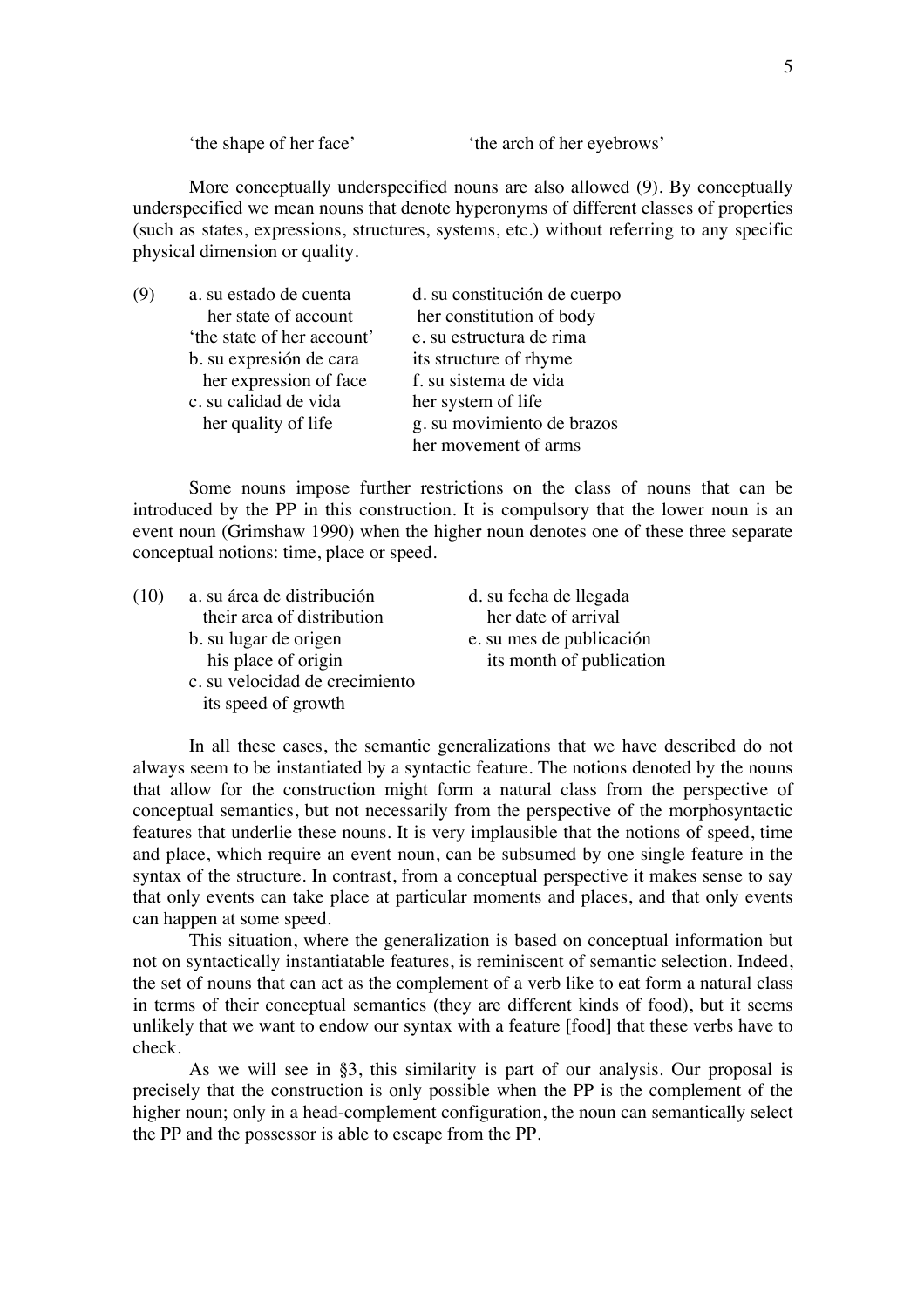To finish this section, notice a further contrast that shows that the predication beetween the higher noun and the lower noun is a necessary but not sufficient condition for the construction to be possible. Only when the property denoted by the higher noun is individual-level can the construction be instantiated. This is shown by the ungrammaticality of (11a), and by the contrast between (11b) and (11c).

(11) a. \*su desnudez de piernas his nakedness of legs b. \*su frialdad de pies his coldness of feet c. su frialdad de espíritu his coldness of soul

A property that in Spanish must be stage-level, like that expressed by *desnudo*, 'naked', cannot take part in the construction (11a). An adjective like *frío*, 'cold', can be interpreted as both individual- and stage-level: when referring to feet, the natural interpretation is stage-level (11b); when referring to souls, the natural interpretation is individual-level (11c). Indeed, Spanish would use the stage-level copula *estar* in the sentential expression of (11b), but the individual-level *ser* in (11c). Thus, it seems that the predication is restricted only to individual-level cases.

### *2.2. The impoverished structure of the lower nominal constituent*

Just as in the case of subject rising, the possibility of having possessive rising depends on the lower constituent having a severely impoverished functional structure. The rising construction is blocked by the presence of the definite article (as seen in 1c), quantifiers (12), numerals (13) or adjectives, prenominal or postnominal (14).

- (12) a. la redondez de sus muchos frutos the roundness of its many fruits
	- b. \*su redondez de muchos frutos its roundness of many fruits
- (13) a. el color de sus dos ojos the colour of her two eyes
	- b. \*su color de dos ojos her colour of two eyes
- (14) a. el color de sus grandes ojos the colour of her big eyes
	- b. su color de (\*grandes) ojos (\*grandes) her colour of (big) eyes (big)

In the higher domain, these modifiers are allowed.

- (15) a. su mucha velocidad de vuelo its much speed of flight 'the considerable speed of its flight'
	- b. sus dos lugares de nacimiento her two places of birth
	- c. su intenso color de ojos her intense colour of eyes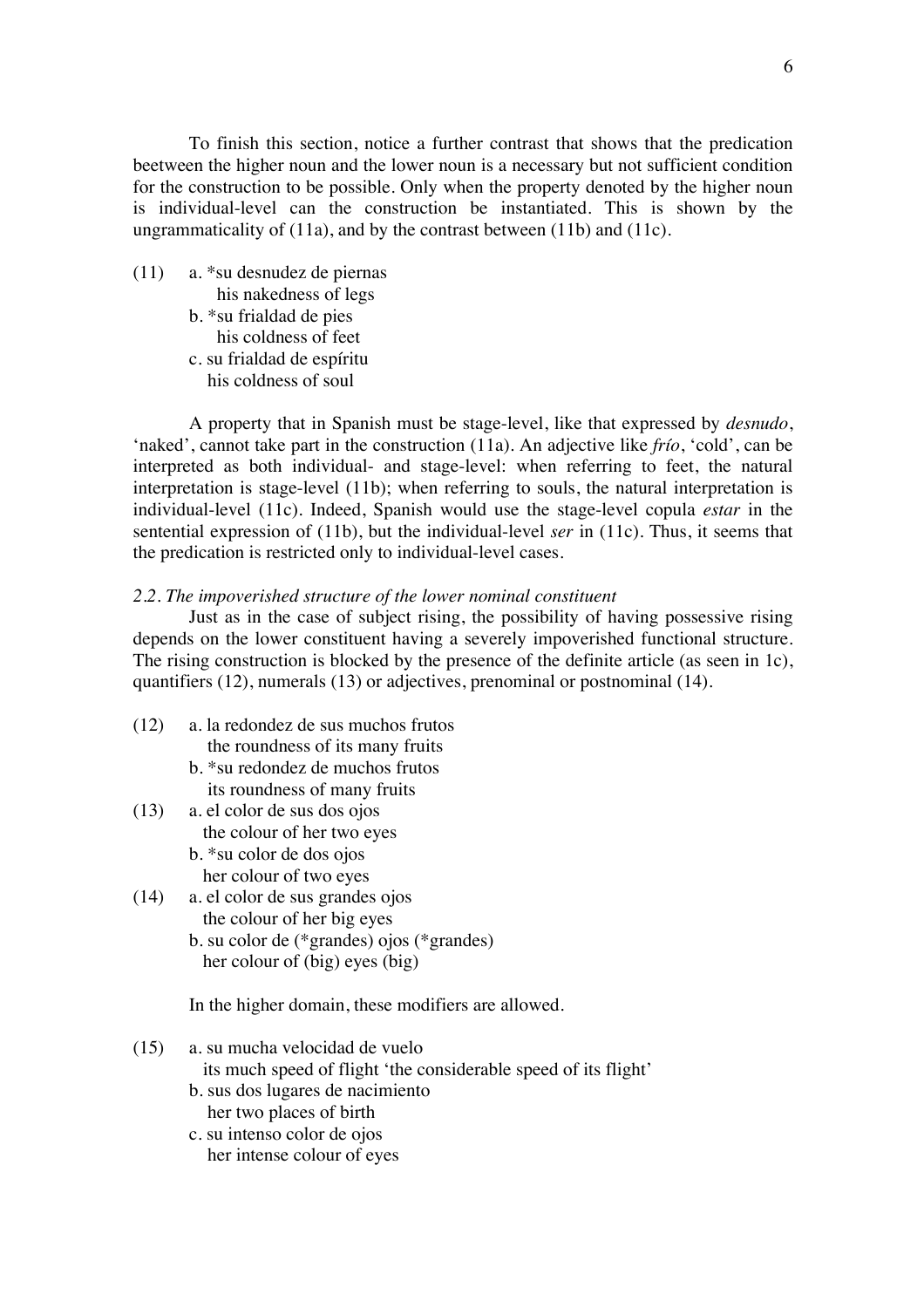At this point, perhaps one would like to say that the absence of functional material between the head noun and the possessor is due to the fact that the construction is a morphological compound. However, this option can be quickly shown to be wrong. The first unexpected property, if the construction was a compound, is the fact that each one of the members can inflect separatedly. Contrast the phrasal compound in (16a) with the structure under study (16b). The lower noun can show independent number inflection in (16b): that is, the lower noun can appear, depending on the semantics, both in the singular and in the plural, with entire independence of the number shown by the higher noun. Despite the pragmatic infelicity of (16b) when the noun eye appears in singular –which is saved if the woman we are talking about is one-eyed- the lower noun can appear in singular or plural. In phrasal compounds, in contrast, the lower noun is fossilized in a particular number value (as shown in 16a, where the lower noun is fixed in singular number).

(16) a. su(s) ojo(s) de buey(\*es) her(pl) eye(s) of ox(\*en), 'her portholes' b. su(s) color(es) de  $ojo(s)$ her(pl) colour(s) of  $eye(s)$ 

Number inflection, placed in NumberP (Ritter 1991) is the only functional head that can appear in the lower nominal constituent, but this difference is enough to show that these constructions are not compounds.

Secondly, phrasal compounds are listed in the lexicon due to two properties. The first one is that they have an unpredictable meaning that does not correspond to the combination of its parts. This is obviously the case in *ojo de buey* 'porthole', but there is no need to list any of the member of this construction, because their meaning is compositionally predictable from the meaning of its parts. The second reason to list a phrasal compound is that, due to its lexicalized status, the elements that compose it cannot be productively replaced by other items. In its meaning, the noun *buey,* 'ox', in *ojo de buey* cannot be replaced by anything else. In contrast, consider a sample of the nouns that can appear as possible members of the construction *su talla de* 'her size of'; notice that we have chosen in purpose a head noun that is already semantically restricted to sizes of clothes and body parts separately covered by clothes in order to strengthen our point.

| (17) | a. su talla de sostén       | e. su talla de anillo            |
|------|-----------------------------|----------------------------------|
|      | her size of bra             | her size of ring                 |
|      | b. su talla de pechos       | f. su talla de guantes           |
|      | her size of breasts         | her size of gloves               |
|      | c. su talla de zapatos      | g. su talla de collar            |
|      | her size of shoes           | its size of collar (w.r.t. pets) |
|      | d. su talla de calzoncillos | h. su talla de pantalones        |
|      | her size of underwear       | his size of trousers             |
|      |                             |                                  |

Thirdly, compounds –even those that are phrasal- famously do not allow internal adjectival modification (an instantiation of the No-Phrase Constraint, Botha 1983). If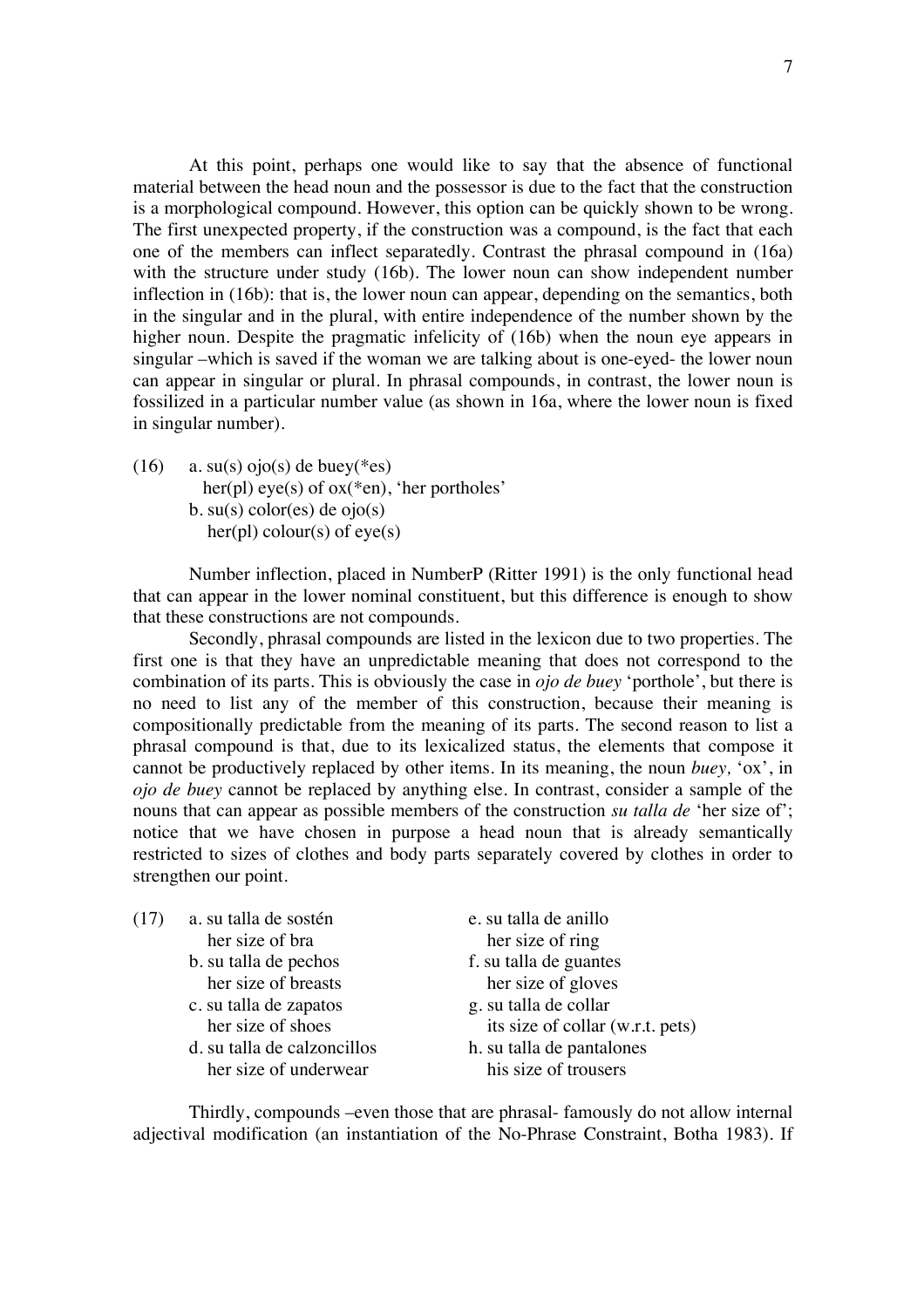we take a *bona fide* phrasal compound like (18a), it does not allow an internal adjective. However, these structures do (18b).

| (18) | a. luna de miel<br>$\sim$               | luna (*preciosa) de miel  |
|------|-----------------------------------------|---------------------------|
|      | moon of honey                           | moon (beautiful) of honey |
|      | 'honeymoon'                             |                           |
|      | b. su talla (desmesurada) de pantalones |                           |
|      | her size (inordinate) of trousers       |                           |
|      |                                         |                           |

We conclude, thus, that these constructions do not behave like compounds, as they allow for independent inflection of each one of its constituents and are not lexicalized. The analysis of the construction will be purely syntactic.

### *2.3. The relation between the lower noun and the possessive*

In rising structures, the constituent in the lower domain must assign a theta role to the displaced subject. Thus, we expect that the relation between the possessive and the lower noun also counts for the construction to be grammatical and, furthermore, that it can be assimilated in some wide sense to 'theta marking'. Indeed, this seems to be the case; the construction is only possible when the possessor and the lower noun are related through inalienable possession or a syntactically instantiated argument-predicate relation, meaning that the low noun must hold a syntactically specified relation with another entity in order to be semantically interpreted. Contrast the following pairs:

(19) a. su color de ojos her colour of eyes a'. \*su color de coche her colour of car b. su ancho de cara her width of face b'. \*su ancho de pasillo her width of corridor

Nouns can be ordered, according to their conceptual meaning, in a Silversteinlike hierarchy of markedness. Highest in this hierarchy –and thus more expected to appear in this construction - are nouns denoting body parts, like *eye* or *head*. They are followed by objects of the personal sphere of the individual, abstract (*salud* 'health') or concrete (*zapato* 'shoe'). In this second class, only those objects that individuals wear and carry arround with them can appear in the construction (that is, coats, shoes and gloves are in, but houses, cars and computers are not, no matter how tightly related to an individual they might be). Typologically more marked inalienable possession nouns, occupying a lower position in the hierarchy, are kinship terms; these are disallowed.

- (20) a. el tamaño de su novia the size of her girlfriend b. \*su tamaño de novia
	- her size of girlfriend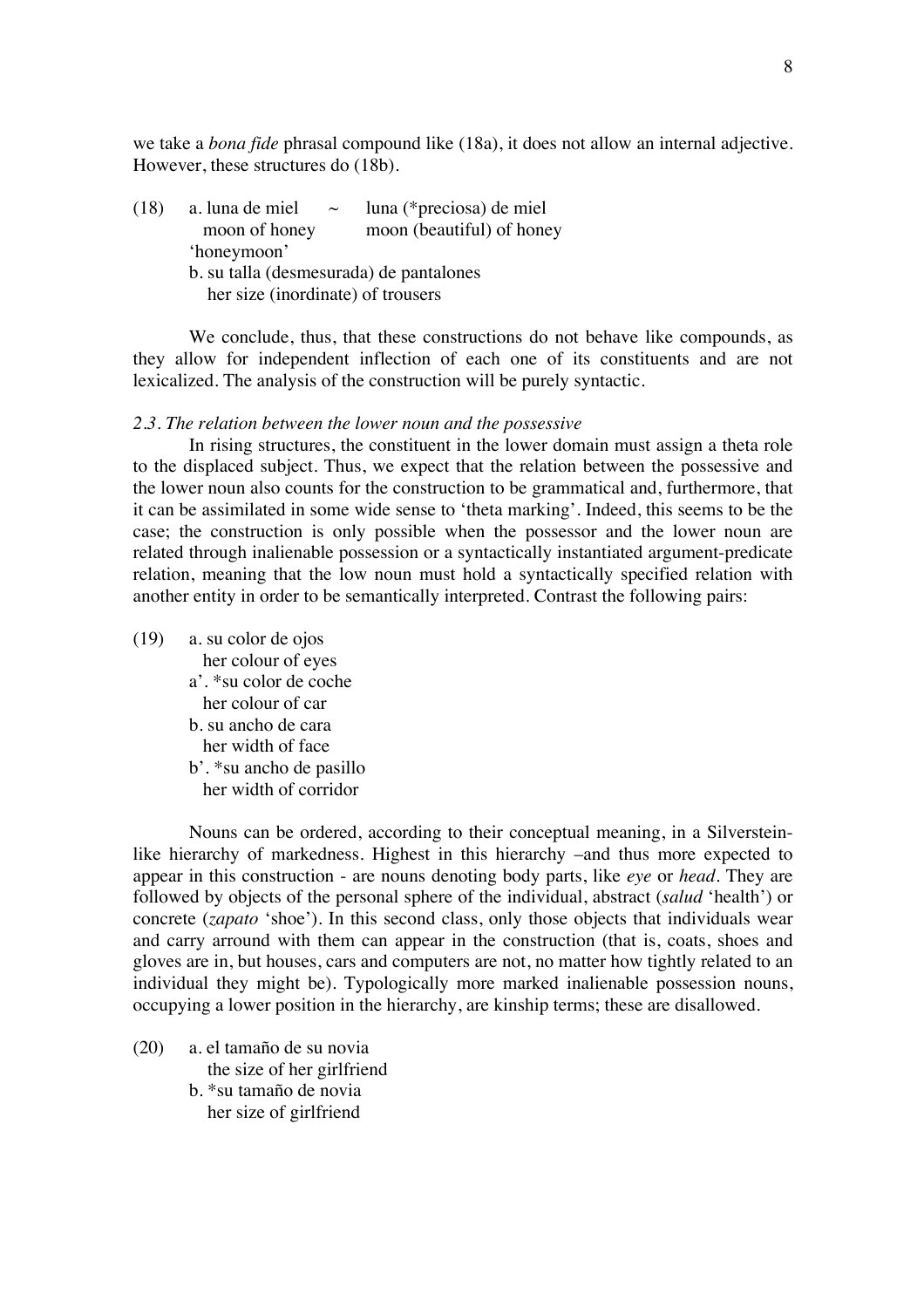Given this, for this phenomenon, the nouns seem to be ordered in the following (world-knowledge) hierarchy, from less marked to more marked. Our hierarchy of inalienable possession nouns is very close to the one proposed by Kockelman (2007) for his study on Q'eqchi'-Mayan.<sup>4</sup> We represent in small caps the nouns that appear in the construction.

(21) BODY PARTS AND PARTS OF OBJECTS < (PORTABLE) PERSONAL OBJECTS < (non portable) personal objects < kinship terms

The second group of nouns that can appear in the construction are complex event nouns, deverbal nominalizations coming from verbs and assigning a theta role to their possessor. As events do not have color, shape or size –which are object propertiesthese nouns appear only with the head nouns that identify the place, date or speed of an action. Then again, as objects do not have a time extension, these object nouns are ungrammatical as complements of *date* and similar nouns. Contrast (22a) and (22b).

(22) a. su fecha de entrega its date of delivery b. \*su fecha de cabeza her date of head

Thus, when the lower noun assigns a theta role to the possessor, the structure is grammatical, but not when the lower noun does not assign this. Consequently, object nominalizations (provided they do not establish the inalienable possession relation mentioned) cannot take part in the structure. If the construction is a physical object, the construction is ungrammatical as seen in (23).

(23) \*su alto de construcción its height of construction

We conclude, thus, that for the construction to be possible, the possessive must hold some compulsory semantic relation with the lower noun, be it an argument or an inalienable possessor.

# *2.4. The preposition*

A final property of the construction is that the only preposition that can appear in these cases is the dummy preposition *de* 'of'. Other prepositions are possible inside noun phrases in Spanish, but not in the possessive rising construction:

(24) a. el color para sus ojos the colour for her eyes b. \*su color para ojos

<sup>4</sup> Establishing a universal hierarchiy of inalienable possession nouns is a complex issue and the literature reflects it in the form of several hierarchies proposed for different phenomena and languages. See Nichols (1988), Siewierska (2004) for a hierarchy based on agreement patterns with kinship terms at the top of the scale. See Croft (1988) and Rijkhoff (2004) for another hierarchy, with kinship above clothing items. This might suggest that, unlike animacy or definiteness hierarchies, inalienable possession is more heavily dependent on world knowledge and specific cultural differences.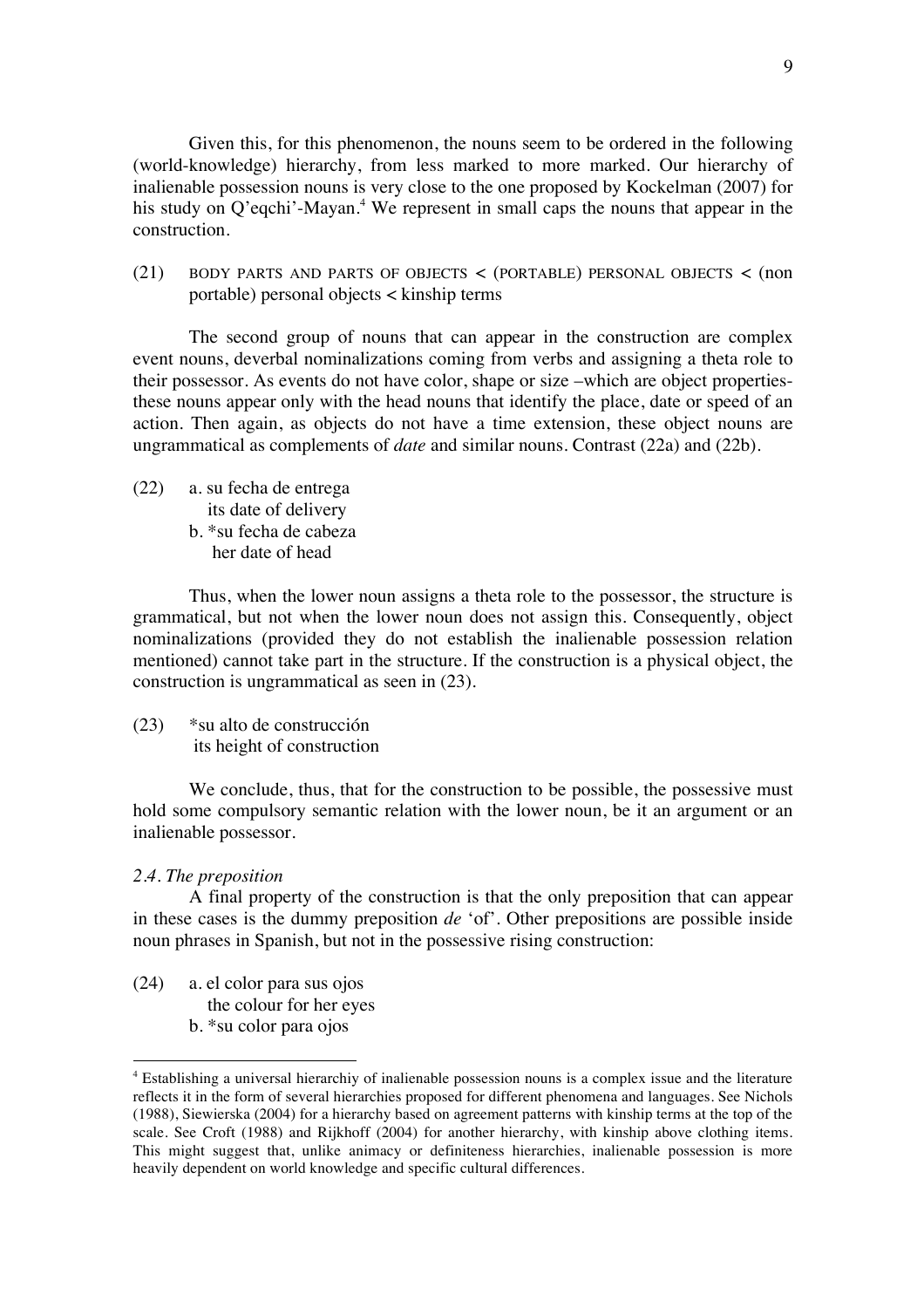At this point, we believe, we have reviewed the major properties of this construction and we are in a position to propose a syntactic structure that accounts for them all. This will be the topic of the next section, where we will argue in favour of a head-complement configuration for the PPs that accompany property nouns and a specifier-head one for the other PPs. We will show how all the properties of the construction follow from this structure.

## *2.5. Person marking in the possessive*

In order to offer a whole paradigm, the examples in (25) show that the possessives can appear with the high noun in all person and number combinations of the paradigm. Person, therefore, does not seem to be a factor in the description of the phenomenon.

- (25) a. mi tamaño de manos my size of hands
	- b. tu color de ojos your.sg. colour of eyes
	- c. nuestro lugar de nacimiento
	- our place of birth
	- d. vuestra fecha de boda your.pl. date of wedding

Independent restrictions make it marked or simply ungrammatical for many speakers to have possessive pronouns marked for  $1<sup>st</sup>$  or  $2<sup>nd</sup>$  person in a postnominal position when there is a definite determiner in the higher functional structure. <sup>5</sup>

# (26) a. el libro suyo

the book hers/his/theirs 'her/his/their book'

- b. ??el libro mío
	- the book mine
- c. ??el libro tuyo the book yours.sg.
- d. ??el libro nuestro
- the book ours

e. ??el libro vuestro the book yours.pl.

<sup>5</sup> Picallo & Rigau (1999: 991) consider grammatical examples similar to (26b-e), including *la ventana nuestra* 'the window ours' and *el reciente éxito tuyo* 'the recent success yours'. In these cases the postnominal possessive seems to be strongly focalized, carry a contrastive interpretation and give an exhaustivity reading ('it is OUR window, not YOURS'; 'it is YOUR success, and nobody else is a part of it'); speakers that generally reject the pattern in (26b-e) marginally allow the sequences mentioned by Picallo & Rigau with this strong interpretation, suggesting that the overt movement of the possessor to a specifier in the higher temporal sequence can be blocked by the informational structure. We will go back to this issue in §4.2, when we address the issue of what the trigger for movement is.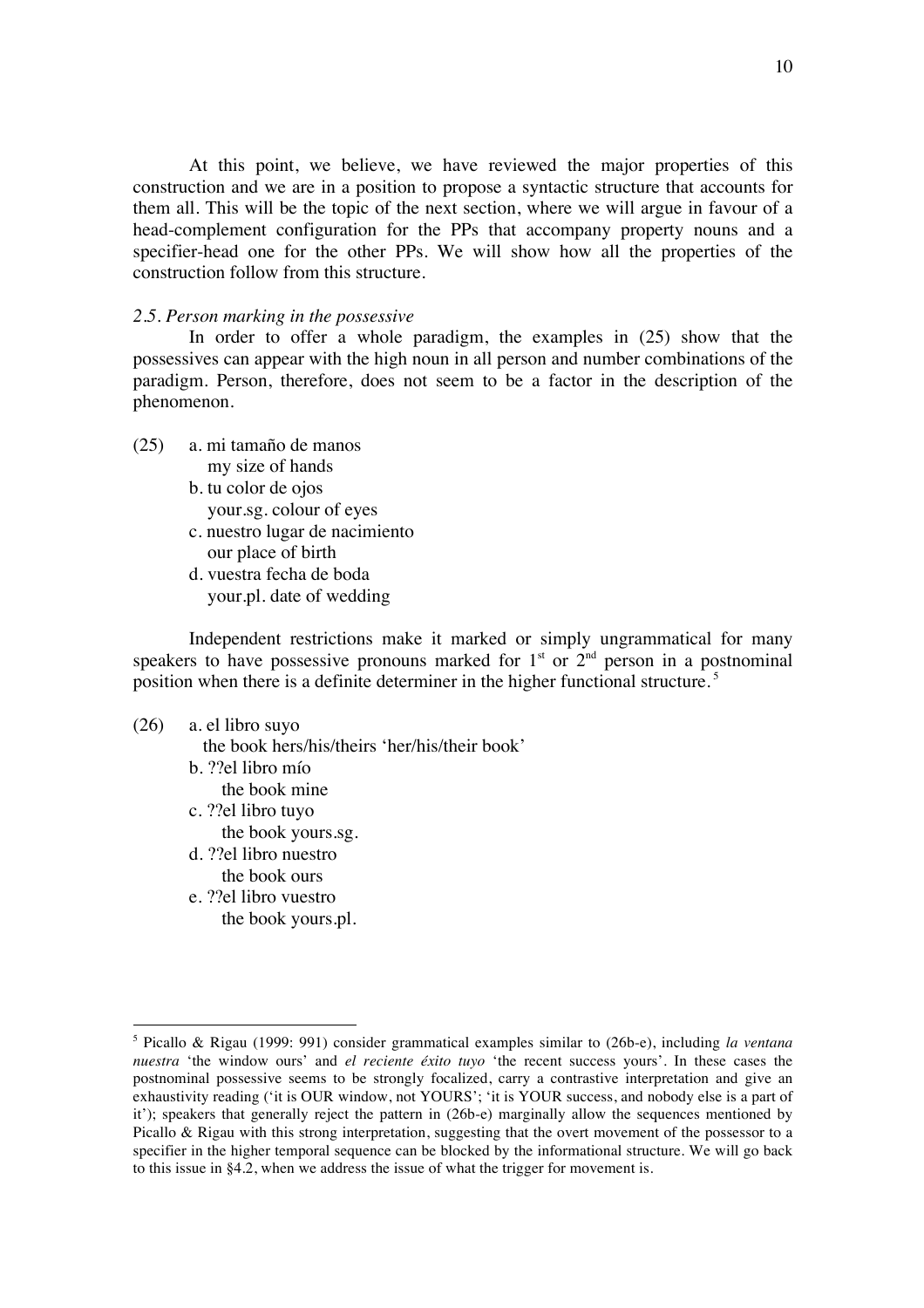However, provided that the possessive agrees with the higher noun and given the strongly contrastive contexts mentioned in footnote 5, possessives of all person and numbers can appear postnominally:

- (27) a. el color de ojos tuyo
	- the colour of eyes yours.sg.
	- b. el color de ojos mío the colour of eyes mine
	- c. el color de ojos vuestro
	- the colour of eyes yours.pl.
	- d. el color de ojos nuestro the colour of eyes ours

# 2.6. Taking stock

The goal of this section is mainly empirical; the next section will address these empirical properties from an analytic perspective and will try to derive all these empirical properties from a common syntactic structure. For expository convenience, we summarize here the list of empirical properties identified in the section.

- i. Only nouns belonging to some particular conceptual classes can select PPs out of which a possessor can move to the higher domain. We have argued that these conceptual classes are relevant because between the higher noun and the PP there must be a semantic-selection relation.
- ii. The PP must be the weak preposition de, 'of', where 'weak' means 'without specifed semantics'.
- iii. For the possessor to move to the higher domain, the noun embedded under the PP cannot appear with determiners, quantifiers, adjectival modifiers or any other functional projections, with the sole exception of number marking.
- iv. For the possessor to move to the higher domain, it must be either the inalienable possessor of the lower noun or an argument of a complex event noun, that is, of a noun that has true argument structure.
- v. Only individual-level properties are allowed by the construction; the higher noun must denote a property which is interpreted as directly predicated from the individual denoted by the lower noun.

# **3. Analyzing the construction**

As our background, we assume the sequence of functional heads proposed in Cinque (2005). In this proposal, the noun is the lower constituent (NP) and the determiner is the higher one (DP); between the noun and the determiner there are two areas, a higher one to introduce the elements related to quantification (NumP; quantifiers, numerals and number) and a lower one that hosts different kinds of attributive modifiers that compose with the noun predicate (AP; adjectives, reduced relative clauses and prepositional modifiers). A whole nominal domain would look as in (28); a caveat is in order: in Cinque's model, and in any cartographic model, these labels represent areas where different heads belonging to the same family can appear, rather than single positions inside the structure.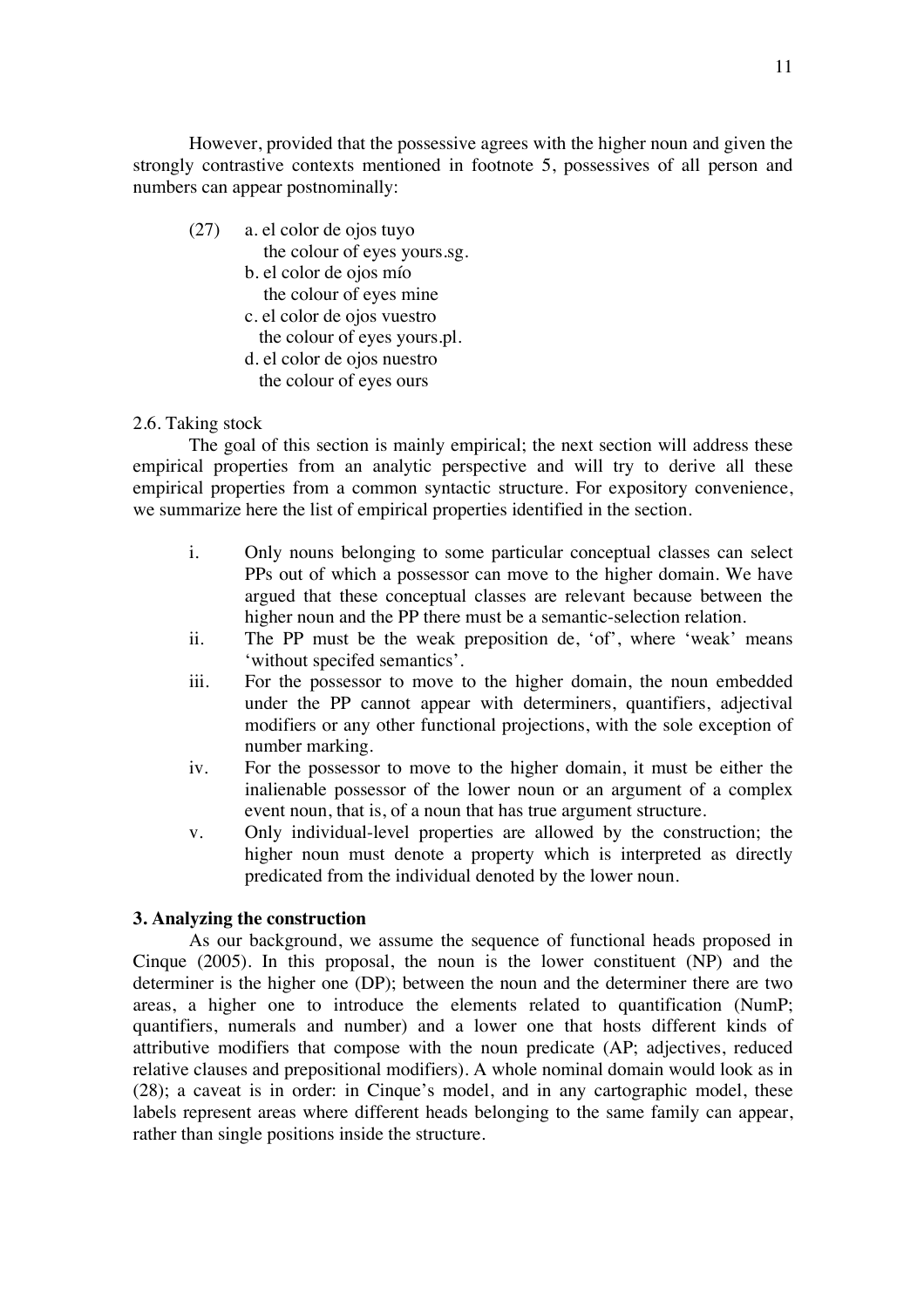

Let us define a road-map for this analytic section. The points that we will argue for in our analysis are the following:

- i. The possessor must find a determiner in its syntactic domain (its phase) to check a [uD] feature. This is a compulsory property of possessors in the languages under consideration (§3.1.)
- ii. In some cases, an NP embedded under a PP has an impoverished functional structure, with the result that DP (and QP, and AP, etc.) are missing; in such cases, the possessor cannot be licensed inside the projection defined by the noun that introduces it (§3.2.)
- iii. If there is no DP under the PP where the possessor is embedded, it must find one over the NP that selects the preposition.
- iv. Satisfying (iii) implies that the PP cannot form its own syntactic phase. This requisite excludes two construals: one in which the P head is strong and defines a phase and one in which the PP is a specifier of another category. Therefore, the P must be weak and selected by the NP as its complement for the possessor to establish this relationship. We argue that PPs can combine with NPs in two ways: as complements selected by them and as specifiers introduced by designated FPs. Only the first option is available for this construction (§3.3.).
- v. Given that the noun embedded under the PP has an impoverished functional structure, it cannot project its own FPs to introduce modifiers. Thus, the possessor cannot be base-merged in a modifier projection. It must be introduced as the specifier of nP, with the result that it has to be interpreted as an argument of the noun. From here it follows that any possesor introduced in an impoverished structure must be interpreted as inalienable or as an argument of a complex event noun (§3.6).
- vi. Movement is orthogonal to checking [uD]. In the construction, the possessor must always agree with the determiner that it finds, but can remain in the lower domain (postnominally) or in the higher domain (prenominally). The difference is driven by information structure requirements (§3.7).

# *3.1. The possessive pronoun must find a D in its structure*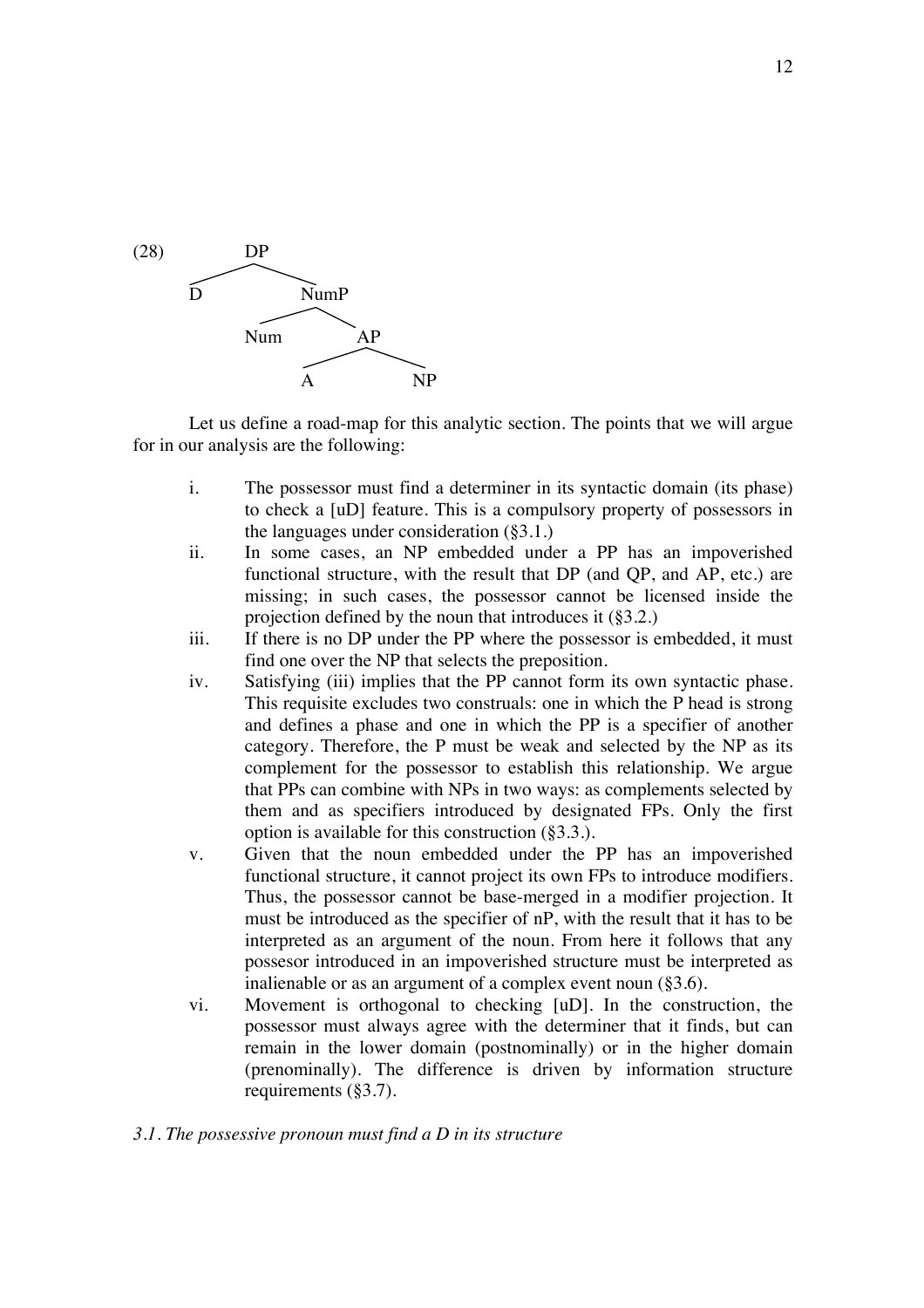Let us start with a crucial property of possessives. We assume the (relatively) uncontroversial proposal that the possessive requires the presence of a determiner head in the structure (cf., among many others, Abney 1987, Kempchinsky 1992). This need can be formalized by endowing the possessor with an uninterpretable categorial feature [uD] in the lexicon. This feature must be checked by a determiner head. When a relevant projection inside the DP is present (cf. §3.5.), the possessive can rise to it, where –in the particular case of Spanish- it prevents the definite article to spell out; (given some form of the Generalized Doubly Filled Comp filter; Koopman 1997). This is provisionally represented in (29), which provides the reader, for expository convenience, with a simplified structure (see §3.5 for a full-fledged proposal about movement in this construction).

Movement is not compulsory, because the possessor can remain in situ and check its [uD] feature without movement, in which case the determiner head must be filled by another item (30). We will refine the landing site for the movement operation in §3.5, when we consider also data from Portuguese.

|  | (29) $\left[ \ln \left[ \text{su}_{i} \right]_{\text{H}} D^{0} \right]$ $\left[ \text{Nump} \left[ \text{coche}_{i} \right] \right]$ $\left[ \text{Xp} \right]$ $\text{t}_{i}$                                                                                                                                                                                                   | $X^0$ [ <sub>NP</sub> t <sub>j</sub> ]]]] |
|--|----------------------------------------------------------------------------------------------------------------------------------------------------------------------------------------------------------------------------------------------------------------------------------------------------------------------------------------------------------------------------------|-------------------------------------------|
|  | (30) $\begin{bmatrix} p \end{bmatrix}$ el $\begin{bmatrix} \begin{bmatrix} \text{Nump} \end{bmatrix} \begin{bmatrix} \text{coche}_j \end{bmatrix} \begin{bmatrix} \begin{bmatrix} \text{supo} \end{bmatrix}_{\text{H}} \end{bmatrix} \begin{bmatrix} \begin{bmatrix} \text{Np} \end{bmatrix} \begin{bmatrix} \begin{bmatrix} \text{1} \end{bmatrix} \end{bmatrix} \end{bmatrix}$ |                                           |

We will address the status of XP in §4, when we discuss the requisite of inalienable possession.

The possessive must be able to have a determiner phrase with which it can check its [uD]; in the absence of this head, the sequence is ungrammatical, as shown in (31).

(31) a. \*coche suyo

b. \*color de ojos suyos

#### *3.2. The internal structure of the PP*

Consider now the internal structure of the PP modifier in the two cases under consideration, *el color de sus ojos* vs. *su color de ojos*. Remember that in the first case the lower NP can be accompanied by adjectives, quantifiers and determiners, but not in the second case. We propose that this is obtained if in the first construction (*el color de sus ojos*) the lower NP is expanded into a whole functional sequence, as in (30). In contrast, in *su color de ojos*, the nominal constituent contained inside the PP is functionally reduced, and lacks determiners, adjectives and quantifiers; only the NP and number inflection $6$  can be contained here (32).

<sup>&</sup>lt;sup>6</sup> One possibility to simplify the analysis, preventing any kind of functional material external to the noun area -including NumP- from appearing between P and NP, would be to follow Borer (2005) in her proposal that the *-s* that marks the plural is not introduced as Number morphology, but as a low Divisor head, belonging to the noun area, which determines that the head noun is count. It would be tempting to treat the Spanish plural marker as a manifestation of the Classifier; in that case, the situation would be that only the material that belongs to the NP area is present in the impoverished structure of the PP, while all the functional heads belonging to the AP, NumP and DP must be absent. We will not adopt, though, this proposal, and the reason is that, when the functional structure is impoverished, if the possessor remains in situ the noun must precede it, which suggests that the lower noun needs an NP external position as a landing site. The exceptional nature of number inflection, though, might be related to the fact that it is grammaticalized as a morphological property of the head noun, and not as an independent complex constituent.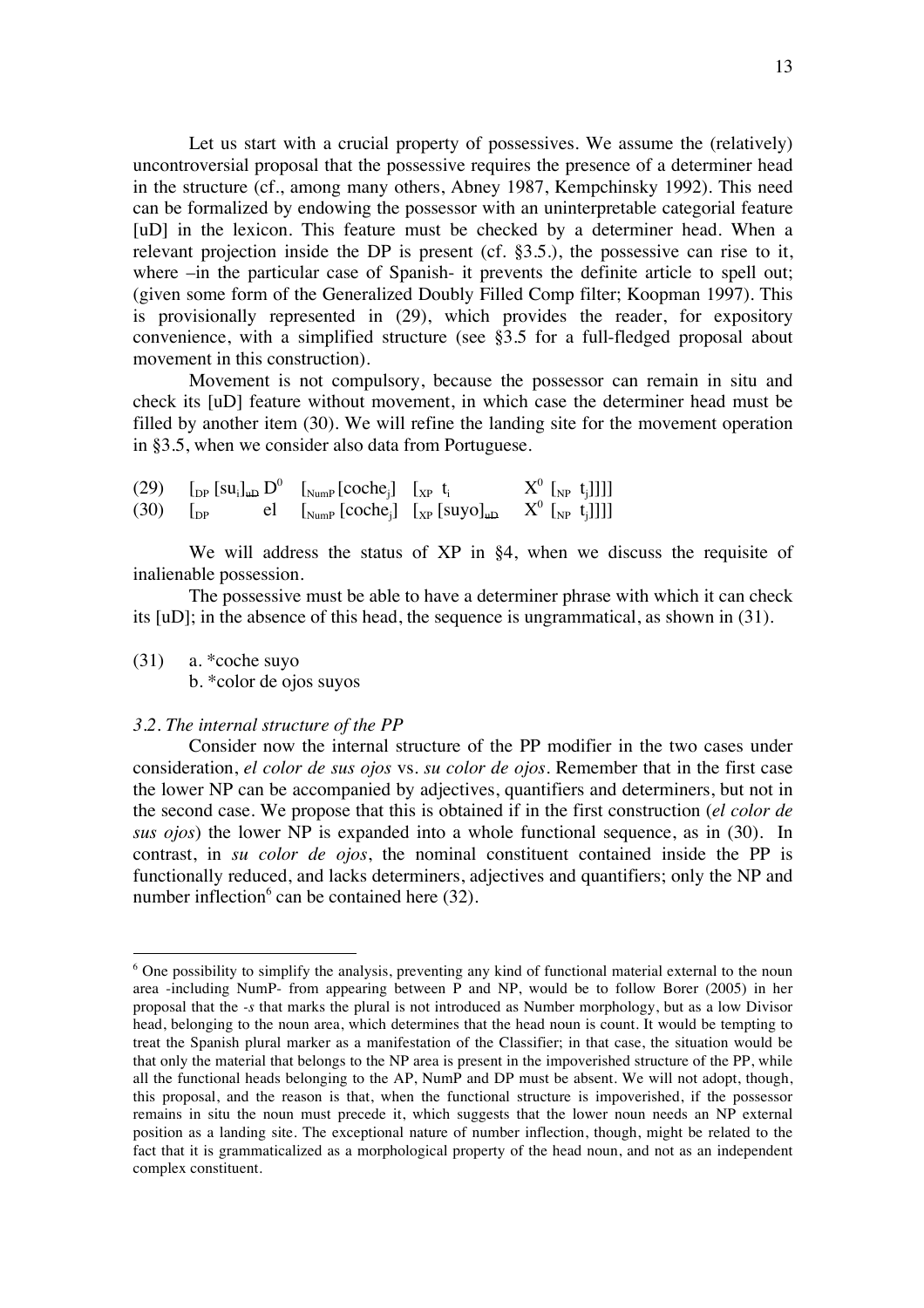(32) la forma [de sus dos ojos]



(33) a. su forma [de (\*los) (\*dos) ojos]



Given the reduced functional structure in (33), the determiner, the quantifier and the adjective are impossible because the noun lacks the projections where they can be introduced as heads or specifiers. There is simply no FP to introduce the modifiers or D or Q heads to introduce the other elements.<sup>7</sup>

(i) a. su color de zapatos her colour of shoes b. el color de sus zapatos the colour of her shoes

This difference follows from the absence of a DP in the lower domain. As there is no pair of specific shoes that are being refered to in (ia), the noun has to be interpreted as the kind of shoes that are owned

 $7$  The impoverishment of the lower NP area is accompanied by semantic effects. Compare the two phrases in (i). In the first one, with rising and an impoverished lower nominal domain, the interpretation must be one of characteristic property, that is, the colour of the shoes that she typically wears and can characterize her physical appearance. In the second, with a complete set of functional projections in the lower domain, however, the characteristic interpretation is not necessary: it can be the colour of whatever shoes she happens to wear at a moment.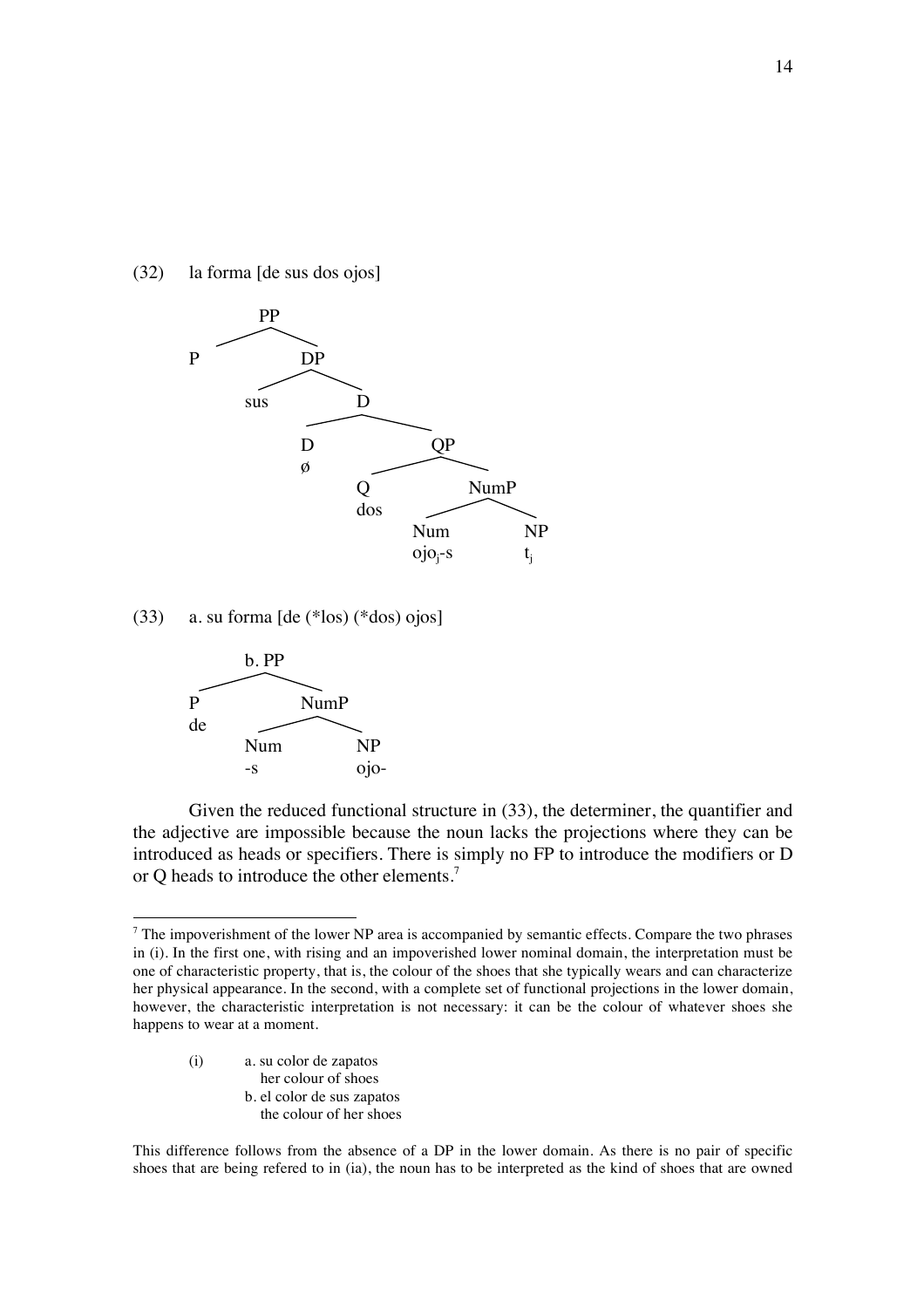## *3.3. The position of the PP*

Given this background, let us consider now the position occupied by the whole PP relative to the higher noun. We propose that this is the structure of a noun phrase such as *el secreto de sus ojos* 'the secreto of her eyes' (unused functional projections removed for convenience). The PP is introduced as the specifier of a modifierintroducing head, belonging to the adjective domain.<sup>8</sup>



The main noun *secret* projects a whole functional sequence that includes a determiner, number information and a functional position to host the PP as a specifier. We assume that, in the post-syntactic component, the head noun *secret* always moves to Num<sup>0</sup> in Spanish is linearized before the PP, giving as a result the ordering D-N-PP.

In contrast, the structure that we propose for a phrase like *el color de sus ojos* 'the color of her eyes', with a head noun that expresses a property of the noun introduced by the preposition, is the one in (35).



<sup>&</sup>lt;u> 1989 - Andrea Santa Andrea Andrea Andrea Andrea Andrea Andrea Andrea Andrea Andrea Andrea Andrea Andrea Andr</u> by her, not as a determined pair of shoes that she owns. The kind interpretation of the lower NP is what triggers the characteristic property reading.

 $8$  As for the features that define the head  $F<sup>0</sup>$ , see Cinque (1993, 1995, 2010). This head must host a specifier -so it can be inferred that it has a relational nature- and at LF performs function composition relating the specifier with the complement. Given Cinque (2010: 27), the exact characterization of the head in (24) is the one that performs indirect modification, as the modifier hosted in its specifier is restrictive, intersective and in principle allows for both stage-level and individual-level interpretations. See also Cinque (1999) for the series of FP in the verbal domain; specially chapter 3.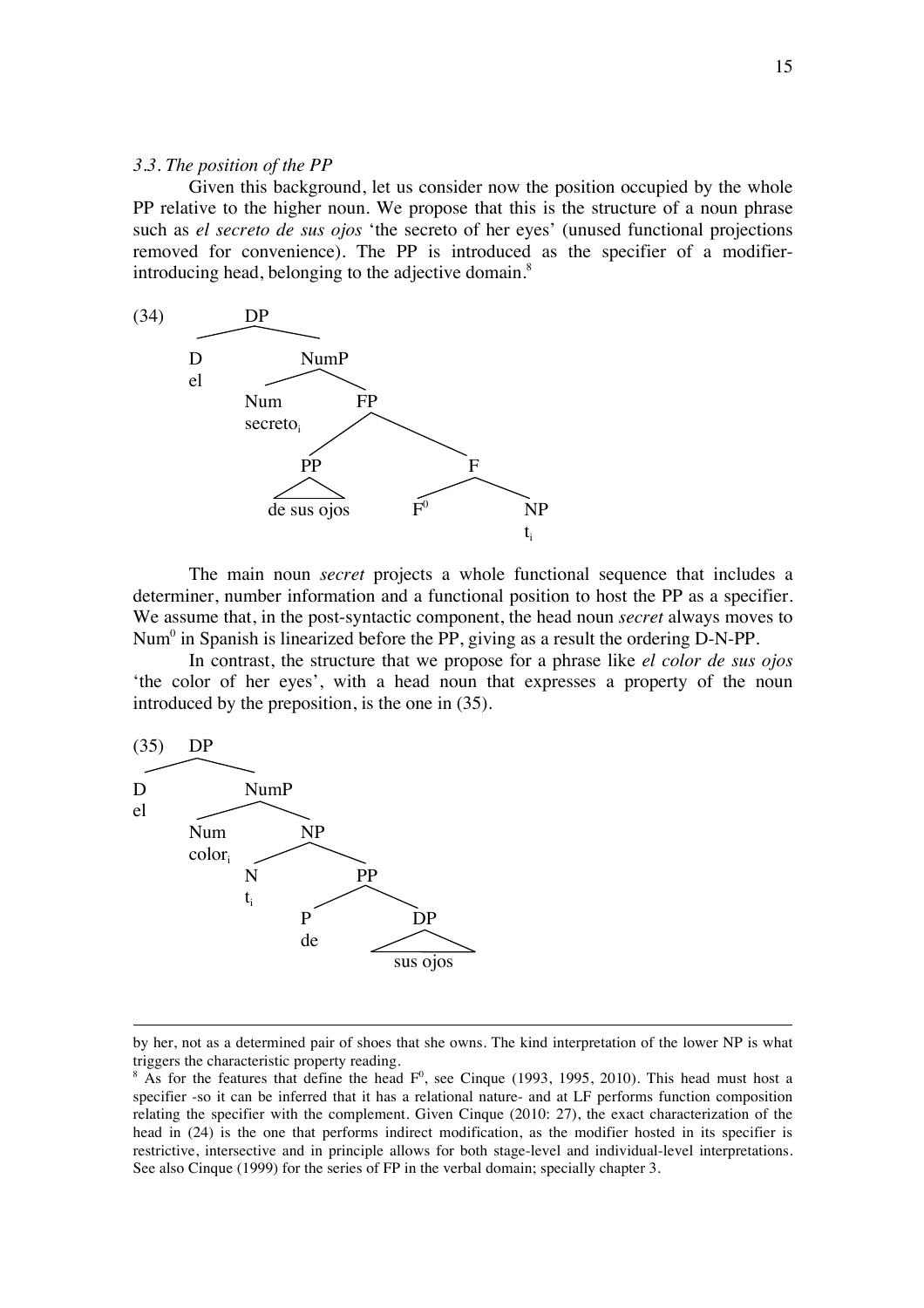In contrast with the previous structure, here the PP is not introduced as a specifier of a functional category, but as a complement of the property-denoting head noun. This difference captures the fact that nouns like *color* take the PP as an argument, not as a facultative modifier introduced by a projection of the adjectival domain.

We will see that the main syntactic differences of the structure follow from the distinction between a PP introduced as a specifier and a PP introduced as a complement. The first one is that only those nouns that select for an argument can take part in this construction. We have seen that this is highly restricted to a minority of nouns (§2.1.), sometimes with idiosyncratic differences (as for example the fact that nouns denoting age and temperature cannot take these complements). All the other nouns lack this capacity and in that case the prepositional modifiers have to be introduced as non selected constituents, as specifiers of one of the functional projections that dominate the noun phrase. A crucial difference follows from this base structure: the possessors that are inside specifiers remain trapped there and cannot be extracted, unabling them to take part in the construction.

# *3.4. Explaining the contrast*

Consider now how our proposal explains the contrasts between (36) and (37). In the first pair of examples (36), possessive rising is impossible no matter what the internal structure of the PP is. In the triplet of (37), rising is only possible when functional material is lacking between the noun and the preposition (thus, in 37b, but not in 37c).

| (36) | a. el secreto de sus ojos                          |
|------|----------------------------------------------------|
|      | the secret of her eyes                             |
|      | b. *su secreto de ojos / *el secreto de ojos suyos |
|      | her secret of eyes / the secret of eyes hers       |
| (37) | a. el color de sus ojos                            |
|      | the colour of her eyes                             |
|      | b. su color de ojos / el color de ojos suyos       |
|      | her colour of eyes                                 |
|      | c. *su color de los ojos                           |
|      | her colour of the eyes                             |

The grammatical and ungrammatical constructions can be explained by an interaction of the need of the possessive to check [uD] with the closest D head and the position occupied by the PP with respect to the head noun. Consider first what happens in the grammatical construction in (37b), *su color de ojos*. (38) represents this structure:

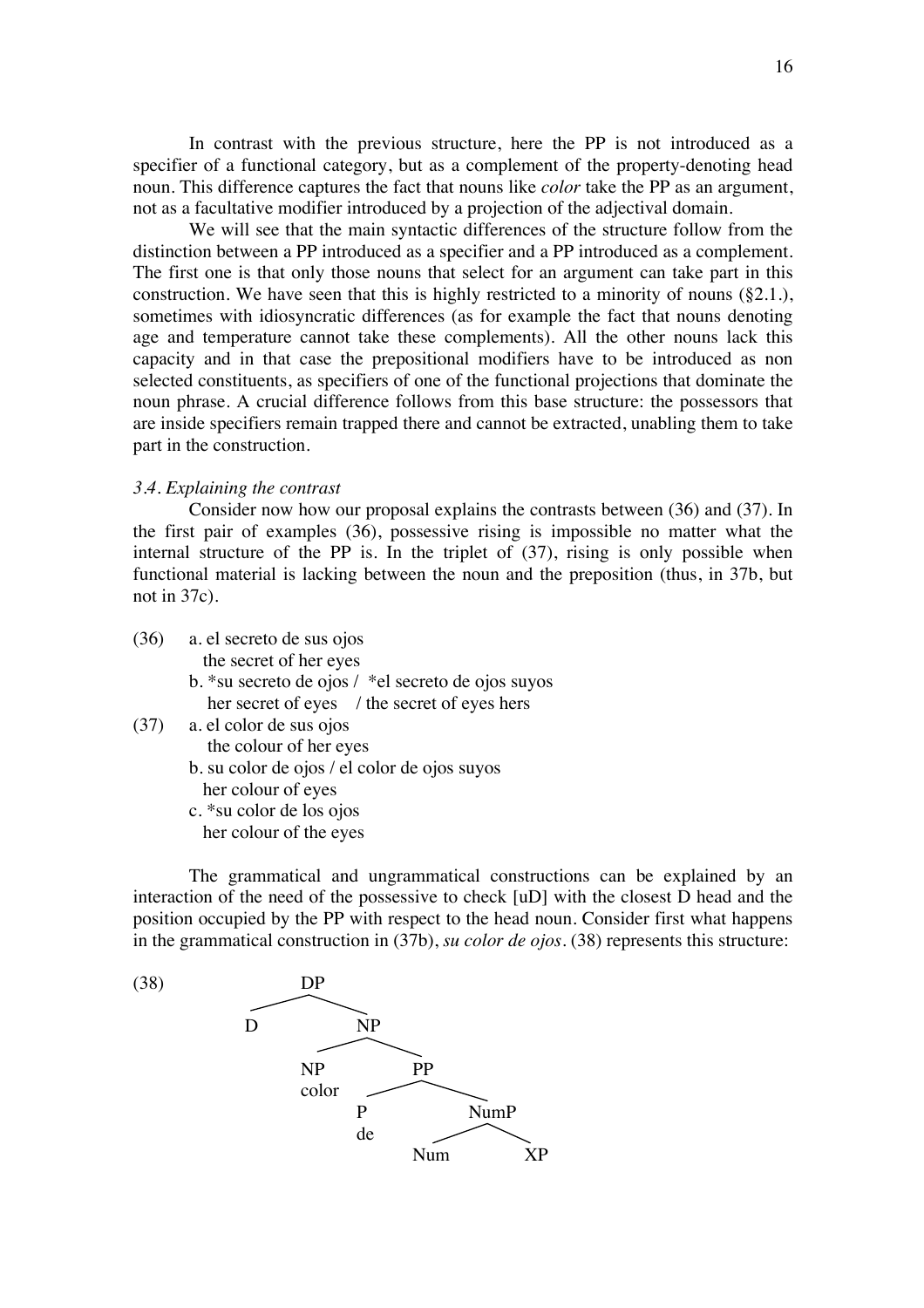

The noun with which the possessive establishes a relation is contained inside a functionally defective structure, without a DP phrase of its own. However, the PP is introduced as a complement of the head N *color*, which is dominated by a full functional sequence (simplified here for expository convenience). Given that the possessive is in the syntactic domain of the D, it can establish an agreement relationship with this element. This gives as a result the sequence in (39a) if the possessive rises to spec DP and to (39b) if it remains in situ and checks its features in the distance. Notice that we assume that the noun is always materialized in  $Num<sup>0</sup>$  by head movement, triggering the order in which it precedes the base position of the possessive pronoun.

(39) a. 
$$
\left[\begin{smallmatrix} 0 \end{smallmatrix}\right]
$$
 b.  $\left[\begin{smallmatrix} 0 \end{smallmatrix}\right]$  c.  $\left[\begin{smallmatrix} 0 \end{smallmatrix}\right]$  d.  $\left[\begin{smallmatrix} 0 \end{smallmatrix}\right]$  d.  $\left[\begin{smallmatrix} 0 \end{smallmatrix}\right]$  e.  $\left[\begin{smallmatrix} 0 \end{smallmatrix}\right]$  e.  $\left[\begin{smallmatrix} 0 \end{smallmatrix}\right]$  e.  $\left[\begin{smallmatrix} 0 \end{smallmatrix}\right]$  e.  $\left[\begin{smallmatrix} 0 \end{smallmatrix}\right]$  e.  $\left[\begin{smallmatrix} 0 \end{smallmatrix}\right]$  e.  $\left[\begin{smallmatrix} 0 \end{smallmatrix}\right]$  e.  $\left[\begin{smallmatrix} 0 \end{smallmatrix}\right]$  e.  $\left[\begin{smallmatrix} 0 \end{smallmatrix}\right]$  e.  $\left[\begin{smallmatrix} 0 \end{smallmatrix}\right]$  e.  $\left[\begin{smallmatrix} 0 \end{smallmatrix}\right]$  e.  $\left[\begin{smallmatrix} 0 \end{smallmatrix}\right]$  e.  $\left[\begin{smallmatrix} 0 \end{smallmatrix}\right]$  e.  $\left[\begin{smallmatrix} 0 \end{smallmatrix}\right]$  e.  $\left[\begin{smallmatrix} 0 \end{smallmatrix}\right]$  e.  $\left[\begin{smallmatrix} 0 \end{smallmatrix}\right]$  e.  $\left[\begin{smallmatrix} 0 \end{smallmatrix}\right]$  e.  $\left[\begin{smallmatrix} 0 \end{smallmatrix}\right]$  e.  $\left[\begin{smallmatrix} 0 \end{smallmatrix}\right]$  e.  $\left[\begin{smallmatrix} 0 \end{smallmatrix}\right]$  e.  $\left[\begin{smallmatrix} 0 \end{smallmatrix}\right]$  e.  $\left[\begin{smallmatrix} 0 \end{smallmatrix}\right]$  e.  $\left[\begin{smallmatrix} 0 \end{smallmatrix}\right]$  e.  $\left[\begin{smallmatrix} 0 \end{smallmatrix}\right]$  e.  $$ 

Consider now what happens in case the lower NP is dominated by a whole functional sequence. In this situation, given standard assumptions about economy and locality, the possessive must check its features with the lower DP, which is hierarchically closer to it (40, where, again, only the relevant heads are represented).



Here, if the possessive moves to the spec of the lower DP, we obtain (41a); if it remains in situ we get (41b). (41c) is reminiscent of super-raising when the possessor moves up the structure; (41d), also ungrammatical is a violation of Relativized Minimality without movement: the long-distance dependency known as agreement is performed with a higher head (*color*) when there is a perfectly fine lower candidate (*ojos*) that could perform the same agreement.

(41) a. el color de sus ojos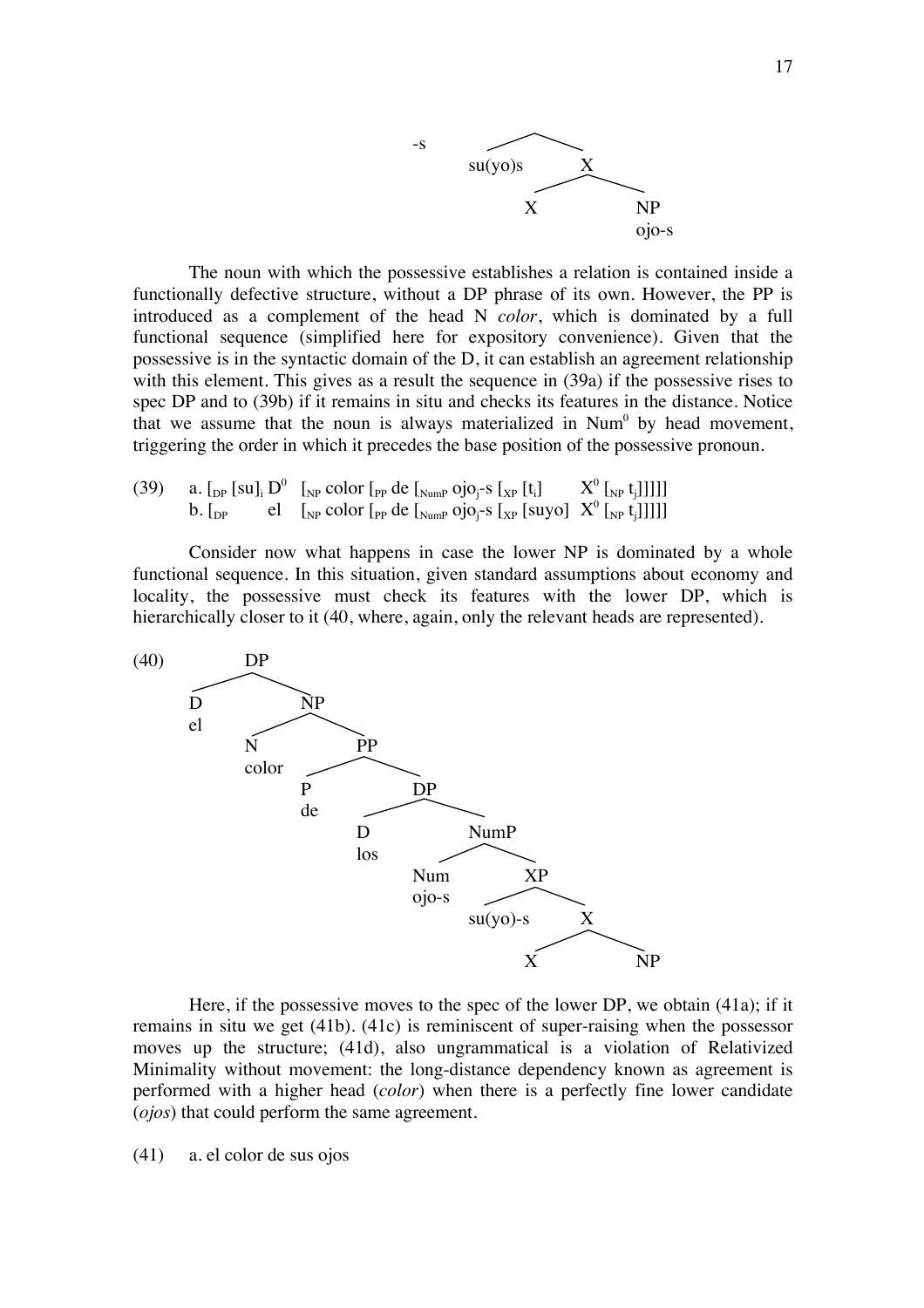the colour of her eyes

- b. el color de los ojos suyos the colour of the eyes hers.pl
- c. \*su color de los ojos her colour of the eyes
- d. \*el color de los ojos suyo the colour of the eyes hers.sg

Consider, finally, what happens when the PP is a specifier of a functional projection, as in *el secreto de sus ojos* ('the secret of her eyes'). Given the Condition on Extraction Domains (Huang 1982), an element cannot be extracted or enter into a formal relationship with an element from outside the specifier where it is embedded. More recently, Uriagereka's Multiple Spell Out approach (Uriagereka 1999) analyses this as an instance of syntactic phase, defined as such at the point in which the complex specifier is merged as one single unit with the spine of the tree.

If the possessive is inside a specifier, it will not be able to check its [uD] feature with a, external DP; only when there is an internal DP can the possessive satisfy its features. In the case in (36a), that does not produce a problem, because there is a DP inside the specifier PP (42). The discontinuous line marks the phase where the possessive can check its features.



The ungrammaticality of the two examples in (36b) is due to the absence of a DP internal to the PP specifier, so the possessive has not satisfied the [uD] inside, and, being embedded in a specifier, it cannot establish checking relations with external elements or undergo movement.

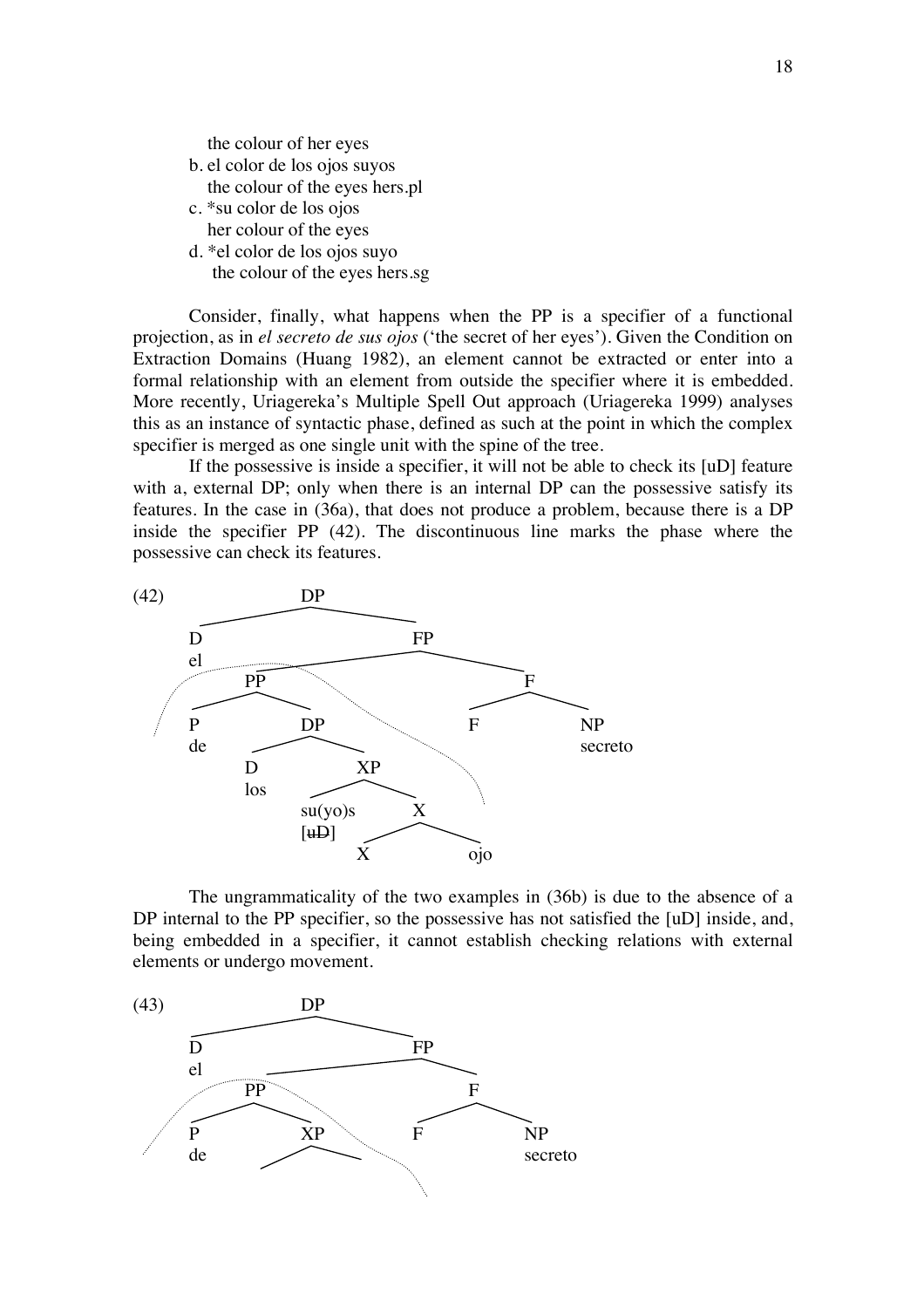

Consider now the differences with rising in the verbal domain. The crucial difference is that the landing site of movement in a rising verb is spec, TP, a position that in English (and probably also in Spanish) has to be filled, compulsorily, by a constituent. In contrast, the landing site of movement in a rising possessor is spec, DP, a position which both in English and Spanish does not need to be filled by an element. The immediate consequence is that in a language with overt expletive pronouns, like English, when the constituent agrees with T but does not move to its specifier, such pronouns have to be inserted in the structure (giving rise to well know contrasts, such as *There seems to be a man in the room* vs. *A man seems to be in the room*). Use of expletives, however, is not necessary in our construction –by Minimalist assumptions, thus, impossible-, as the position of spec, DP does not need to be projected.

#### *3.5. Refining movement: its trigger and its landing site*

As we have seen  $(\S3.3. \text{ and } \S3.4)$  the possessor must find a D head in its domain, but agreement with it can be performed in situ, without movement. As the examples in (44) remind us, the possessor can surface in the absolute final position of the DP phase (44a) or in front of the first noun (44b).

(44) a. el color de ojos suyo the colour of eyes hers.sg. b. su color de ojos her colour of eyes

This contrast brings up two immediate questions: 1) what is the trigger of this movement?; 2) what is the specific position where the possessor moves? In answering these two questions we will explicitly address one difference between the rising possessor and subject-raising.

The difference between (44a) and (44b) has to do with the informational structure of the sentence. Being in absolute final position of the sentence, the possessor in (44a) is interpreted as contrastive focus (Cinque 1993, Zubizarreta 1998). This can be shown easily by the sentence in (45).

(45) Me gusta el color de ojos suyo, no el tuyo Me.dat likes the colour of eyes hers, not the yours 'I like HER colour of eyes, not yours'

In contrast, the possessor in (44b) is interpreted as the (non-contrastive) topic. The referent of the possessor must have been previously activated in the precedent discourse, with the result that it rejects contrastive utterances (46).

(46) #Me gusta su color de ojos, no el tuyo Me.dat likes her colour of eyes, not the yours #'I like her colour of eyes, not yours'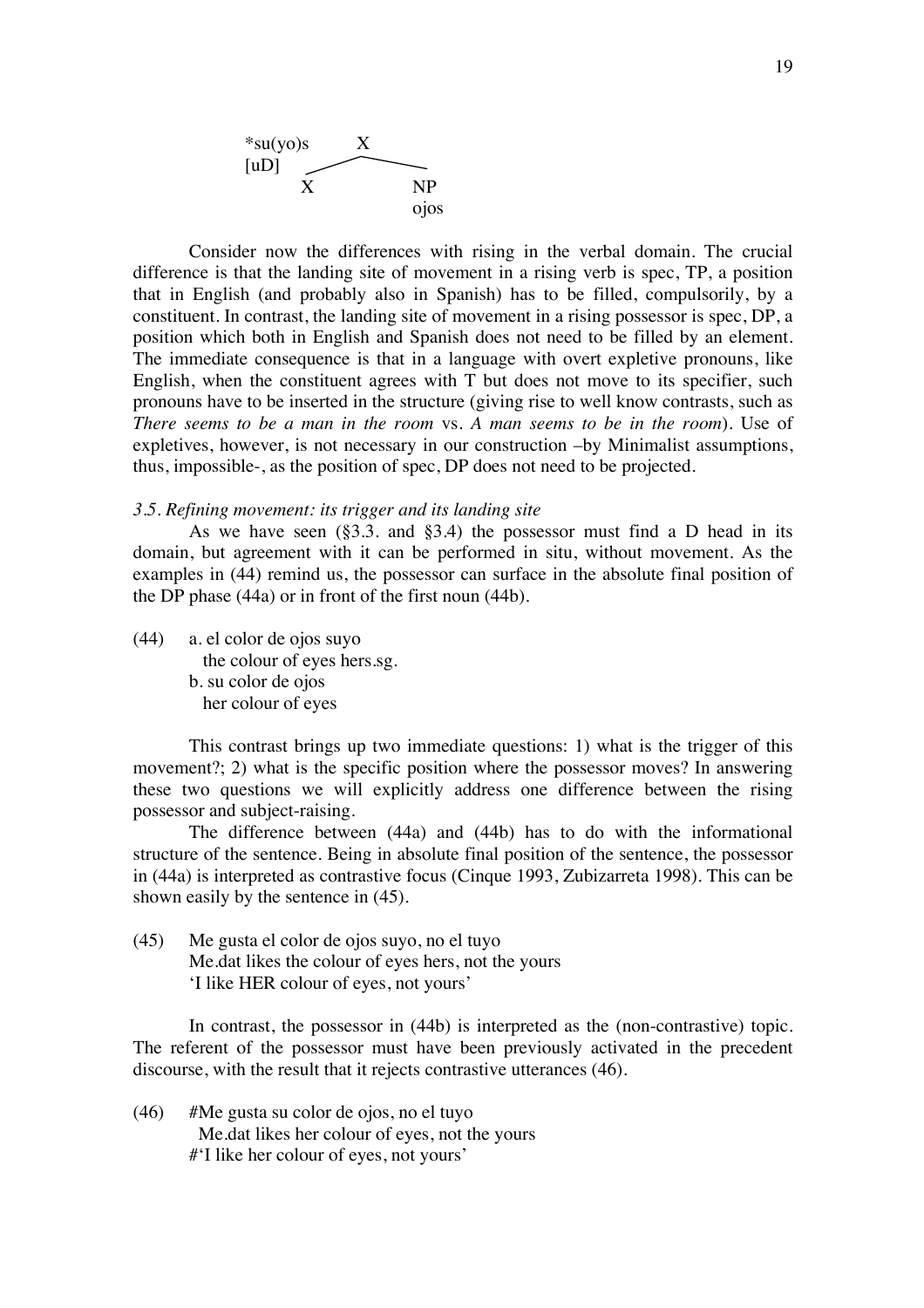This suggests that movement, when it takes place, is triggered by information structure requirements. To which position exactly? The Spanish data, where the possessor is not compatible with the definite article, are not very informative, but in contrast a language like Portuguese (or Italian) can throw light on this issue. Consider equivalent Portuguese and Italian examples.<sup>9</sup>

- (47) a. a sua cor de olhos (European Portuguese) the her colour of eyes
	- b. il suo colore di capelli (Standard Italian) the her colour of hair

The fact that the possessor follows the determiner shows that it does not move to the higher position inside the D structure.

Our proposal is the following: if we treat the determiner domain above nouns as parallel to the complementizer domain above verbs, we expect D to be decomposed in a number of designated positions, just like C has been (Rizzi 1997). We can treat the definite determiner as the nominal equivalent of ForceP. To the same extent that ForceP defines the illoqutionary force of the sentence and allows to connect the utterance to the context and to the intentions of speakers, the higher determiner provides speakers with information about referentiality, definiteness, even specificity, etc. In Rizzi's model, there is a topic position (TopP) immediately below ForceP. We can assume that this position has an equivalent in the nominal domain, and that the possessor moves there in the surface.

(48)  $\begin{bmatrix} p & a \end{bmatrix}$   $\begin{bmatrix} \text{S} \text{u}a \end{bmatrix}$   $\begin{bmatrix} \text{S} \text{u}a \end{bmatrix}$   $\begin{bmatrix} \text{S} \text{u}a \end{bmatrix}$   $\begin{bmatrix} \text{v} & \text{v} \end{bmatrix}$   $\begin{bmatrix} \text{v} & \text{v} & \text{v} \end{bmatrix}$   $\begin{bmatrix} \text{v} & \text{v} & \text{v} \end{bmatrix}$ 

Consequently, our proposal is in line with the analysis that have proposed focus and topic positions internal to the DP (cf. Bernstein 1997, Haegeman 2004, Aboh 2004).

The difference between Italian / Portuguese, on one side, and Spanish, on the other, is that the latter does not allow the possessive and the definite article to co-occur. We provisionally suggest that this is a morphophonological effect: the spell out of the possessor in Spanish allows it to materialize by cumulative exponence (Stump 1998) also the higher DP, licensing at the same time the features of both projections. In contrast, the spell out requisites of the possessor in Italian and Portuguese would not allow this.

As far as we can tell, there is no reason for movement of the possessor to TopP to have intermediate landing sites: remember that it is crucial for our proposal that the determiner and the possessor are inside the same Phase, so no edge position is necessary for any extraction.

At this point we are in a position to explain one difference with subject-raising: in subject-raising, the landing site of the subject is a functional projection necessary for the structure of the clause; in contrast, not all utterances must have a topic, so this position is not compulsory. From here it follows a difference that certainly readers have

<sup>9</sup> We are very grateful to an anonymous reviewer for pointing this out to us and for the Portuguese example.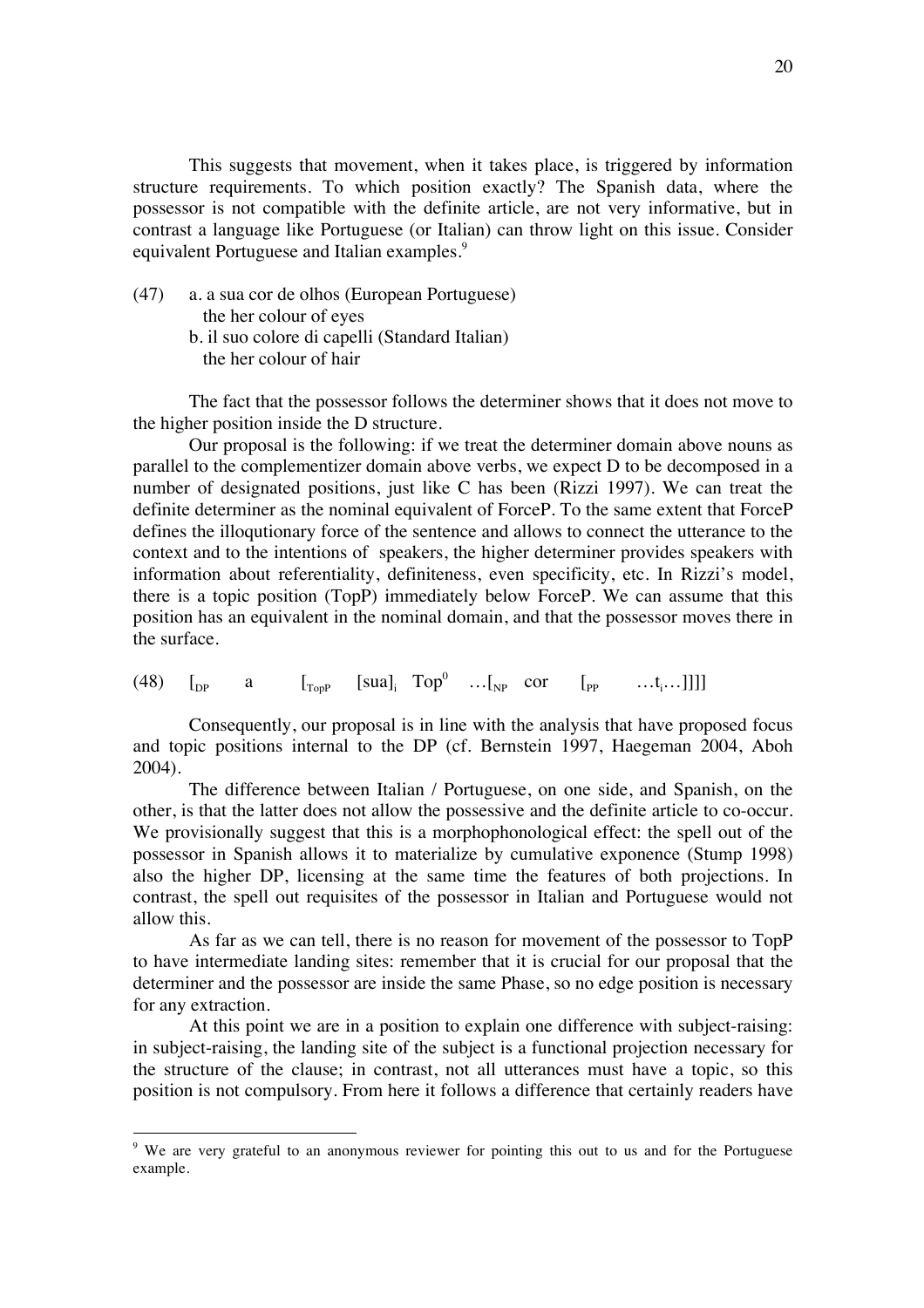already thought of: in subject-raising contexts, when the embedded subject remains in situ, an expletive has to be introduced in the position where it would have landed (49). In contrast, in the construction that we are studying, there is no evidence of an expletive in the landing position (50, from English). In the absence of evidence for a silent expletive, we will assume the expletive is not present. This is explained if the position targeted by subject-raising is compulsory, but that targeted by the rising possessor is not, given its relation to information structure.

- (49) It seems that John is sad.
- (50) the date of his birth

Given these differences we have refrained from using the term 'possessorraising' in this paper, as it would suggest some compulsory attraction of the possessor by a needy higher head which always must satisfy some requirement.

#### *3.6. Inalienable possession*

We have seen that the construction is restricted to cases where the possessive either is an argument of a complex event noun or establishes an inalienable possession relation with the low noun, but we have not explained why. In this section we will argue that this restriction follows from the fact that the functional sequence of the lower noun is severely impoverished.

Our proposal is that, given that the AP area of the lower noun must be absent from the structure, the modifier position where non argumental possessors can be introduced is not available. As only the projections inside the noun area and NumberP survive, the only available position that can be occupied by the possessor here is the specifier of the nominal head nP, where it must be interpreted as an argument of the noun. (51) represents the structure of a construction with a non argumental possessor. Here the possessor is introduced as a non compulsory modifier of the noun *coche*, 'car'.



The problem is that FP cannot appear in the construction under study, because the lower structure is impoverished. Thus, the possessor has to be introduced in a projection belonging to the nominal domain. We propose that the projection is nP, the higher of the noun area heads which introduces the index of identity of the noun (Baker 2003; see Radford 2000 for the same proposal about argumental positions) (52).

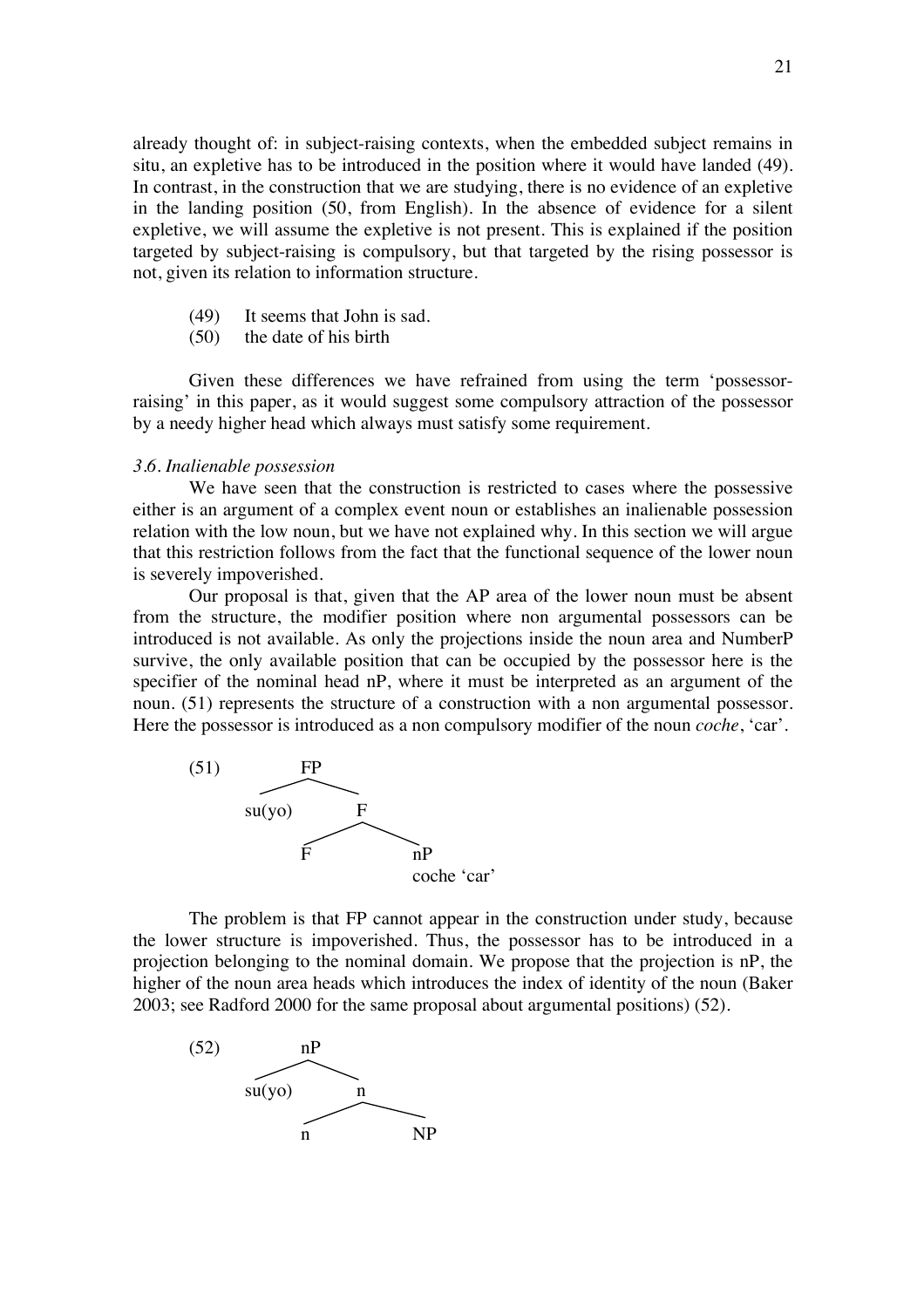In this position, the constituent must be interpreted as an argument of the noun. Therefore, only nouns that contain arguments, like complex event nominals, will be able to host that kind of constituent in the specifier of nP.

Consider now inalienable possessors. Our proposal is that inalienable possessors are interpreted as pseudo-arguments of the head noun, much in the way in which the possessors can be interpreted as arguments of a derived noun (see also Vergnaud & Zubizarreta 1992 about French). Nouns that take inalienable possessors can be grouped in semantic classes, as we have seen; what they all have in common is that in order to have a complete meaning, they must be interpreted in relation to some other entity (the possessor), of which they are part or, alternatively, of whose personal sphere they are part. We suggest that the site to introduce inalienable possessors is the same as arguments of complex nominals, spec nP; only some nouns, those specified in the lexicon as being inalienable possession nouns, can assign an interpretation to an argument introduced in this position.<sup>10</sup>

From this perspective, then, the requisite on inalienable possession is imposed by the fact that the modifier introducing projections (belonging to the AP area) are unavailable, and only the projection that host the arguments of complex event nouns and the pseudo-arguments of inalienable possession nouns, nP, is available here.

The question remains of why English and Spanish contrast with respect to this construction. When the possessor is the argument of a complex event noun (pair 53), English and Spanish equally accept the construction; however, with inalienable possession, they differ: Spanish allows it (54a), English rejects it (54b).

- (53) a. su lugar de nacimiento b. her place of birth
- (54) a. su color de ojos b. her colour of eyes

The answer can be related to the fact that English does not behave like Spanish or French in the behaviour of inalienable possession nouns. As noticed by Vergnaud & Zubizarreta (1992), English does not allow a token-reading of an inalienable possession noun in dative possessor constructions (cf. the contrast in 55, where 55a is our own example and 55b is Vergnaud & Zubizarreta's 93a).

- (55) a. Los médicos radiografiaron su estómago a todos.
	- The doctors them.dat X-rayed the stomach to everybody.
	- b. \*The doctors X-rayed their stomach.

In other words, in Spanish (and French), inalienable possession nouns are treated differently by the grammar, but in English they are treated exactly as any other noun. This might mean that Spanish and French codify inalienable possession as a particular grammatical construction, providing the possessor with a different base

 $10$  The impossibility of hosting expletives in nominalizations follows from the requisite that any constituent merged in spec, nP must be interpreted as an argument of the noun. Notice that pursuing this line of analysis could also explain the absence of ECM structures in nominalizations (contrasts such as *John considered Peter a genious* vs. \**John's consideration of Peter as a genious*), to the extent that the argument introduced with of would have to be interpreted as an argument of consideration, which is at odds with the conceptual semantics of that lexical item.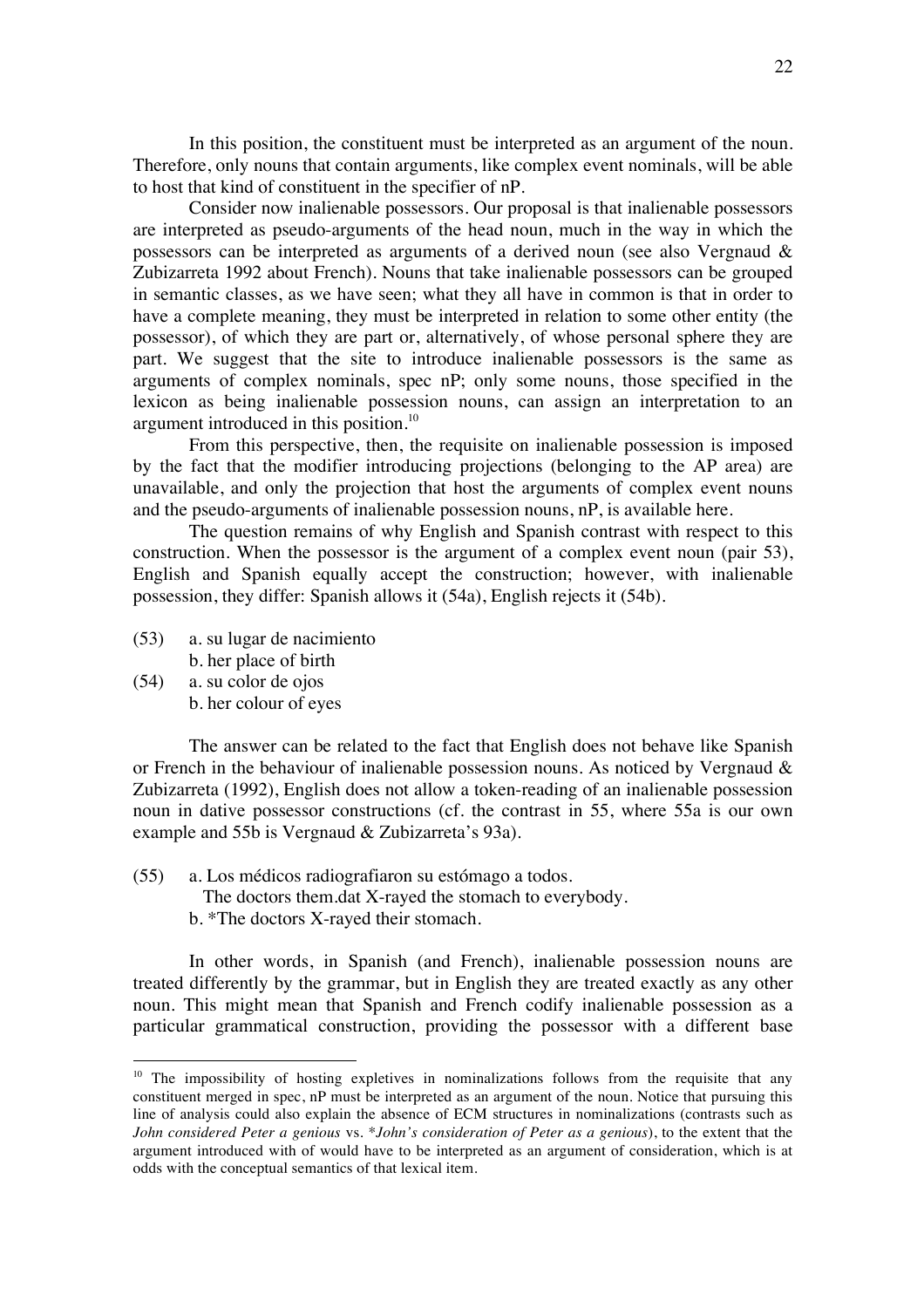position, while English entirely leaves the difference to conceptual semantics and introduces them all as modifiers. If that is the case, in English the construction is ungrammatical because the position where the possessors are introduced, FP, is not available in the construction, while in Spanish the grammaticality is possible because inalienable possessors are introduced lower. There are many details that need to be worked out in this suggestion, but we take contrasts such as those in (55) to show at least that English and Spanish treat inalienable possession in a different way.

One immediate prediction of this proposal is that languages where inalienable possession works like in Spanish should also have rising possessors of this kind. We have already seen that Portuguese has the construction, just like Spanish. Prima facie, this prediction is also confirmed in French. Examples have been taken from Google and checked with native speakers (of European French).

- (56) a. Donne [ta date de naissance] Give your date of birth
	- b. Trouvez la palette de maquillage adaptée à [votre couleur de cheveux] Find the make-up pallete adapted to your colour of hairs
	- c. Comment connaître [ma taille de bague]? How to know my size of ring?
	- d. Quelle coiffure pour [ma forme de visage]? Which hairdo for my shape of face?
	- e. inquiétudes sur son [état de santé] worries about his state of health

Obviously, a more fine-grained empirical study about French is necessary to determine exactly what range of nouns can take part in the construction. Independent restrictions on the lexical entry of French nouns, differences in the lexical meaning of nouns derived from adjectives or even subtle microparametric differences in the way in which noun complements and modifiers are defined in this language can cause that not always a Spanish example can be translated verbatim to French. However, the examples in (56b-e) already show that French allows the construction with some nouns in the same way that Spanish does. English rejects it in those cases, but Spanish allows it: it does not seem unmotivated to claim that French ligns up with Spanish in this respect.

Italian also patterns with Spanish, as expected given the similarities between inalienable possession in the two languages. As before, data have been looked up for in Google and then checked with native speakers.

(57) a. I ragazzi come vedono il tuo colore di capelli.

The boys, how they.see the your colour of hairs.

- b. la sua velocità di rotazione the its speed of rotation
- c. Cosa dice di me la mia data di nascita What says about me the my date of birth
- d. il nostro stato d'animo in musica
	- the our state of-mood in music
- e. la vostra bellezza non dipende dalla vostra taglia di reggiseno the your.pl beauty not depends of-the your.pl. size of bra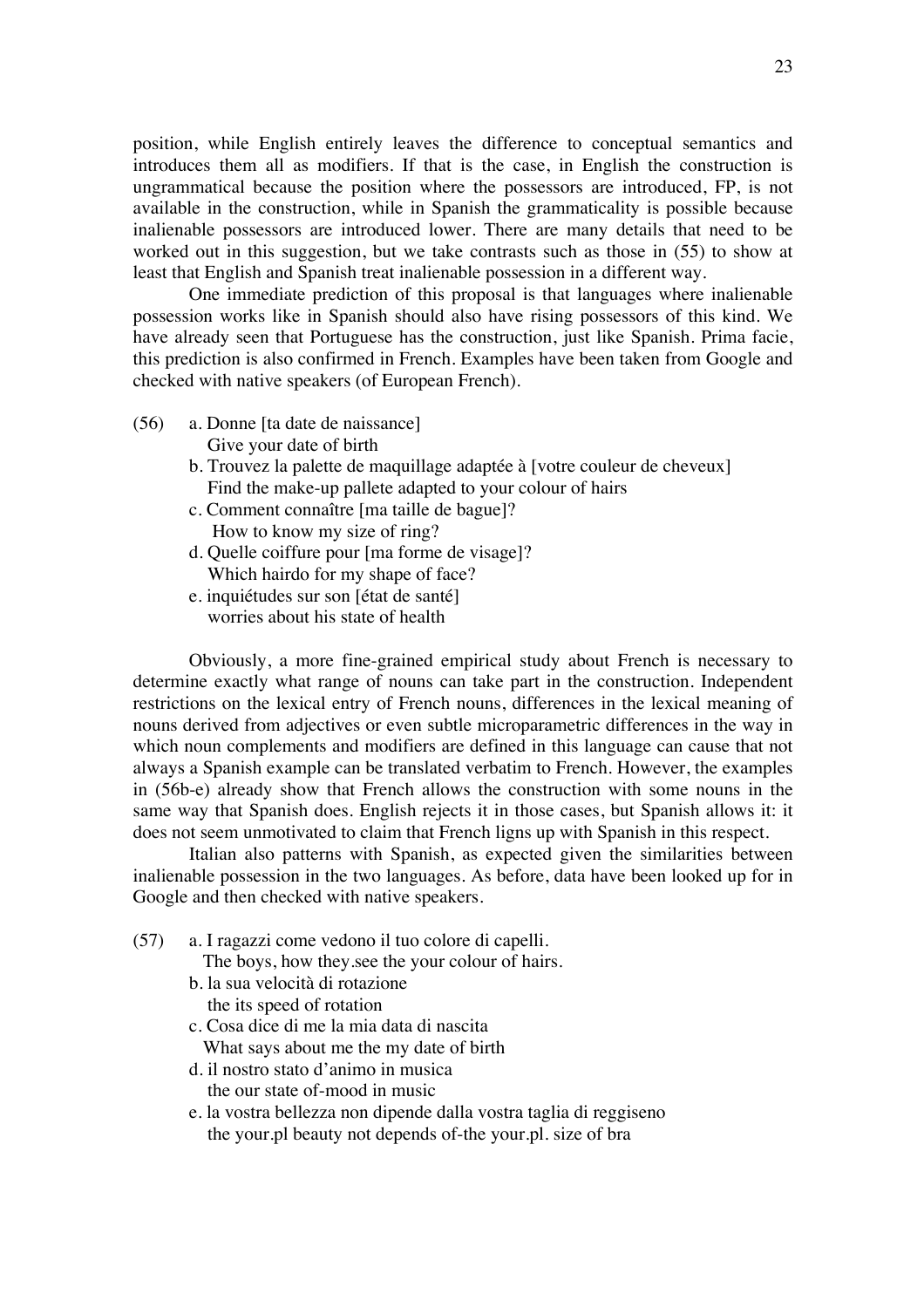## *3.7. Individual-level vs. stage-level*

Another restriction that follows from the structure is the one that restricts the construction to individual-level predication (cf. the examples in 11). This follows from the requisite that the PP must be a complement of the higher noun, not a specifier. See why.

One of the intuitions that have underlied modern analysis of the distinction between *ser* and *estar* in Spanish and the contrast between individual- and stage-level in general is the fact that individual-level predication expresses a direct semantic relation between the predicate and the individual, while in stage-level predication this relation is intermediated by a spatio-temporal variable (Davidson 1967, Kratzer 1995). In other words, stage-level predication is more complex than individual-level predication, as it involves more primitives (Carlson 1977). (58a) is the formula of the individual-level predication 'His soul is cold' according to the formalization proposed by this author; (58b) is the equivalent of the stage-level predication 'His foot is cold', where 's' is the spatio-temporal variable.

(58) a.  $\lambda x$ [cold(x)](his soul) b.  $\exists s\lambda x[R(s,x) \wedge cold(s)]$ (his soul)

Crucially for our purposes, the predicate does not take the individual directly, but a spatio-temporal variable that establishes a relation with the individual. This is the individual introduced by the PP in our structure. If direct predication is instantiated as a direct syntactic relation, as we would expect in an isomorphic system where syntax and semantics compositionally derive from the same structure, then we expect whatever denotes the spatio-temporal variable in (58b) to occupy the position that the individual 'his soul' occupies in (58a) also in the syntax. If the latter is the complement of the noun, then the first must also be its complement.

This implies that the individual 'his soul' would not be in the complement position. The semantic structure in (58b) could be captured with the syntactic structure in (59), where the noun takes a relational structure whose complement is the spatiotemporal variable; the PP is related to this variable as its specifier. Evidence that the spatio-temporal variable must be in the complement position comes from the fact that this keeps it in the spine of the tree, available for selection by NP through R, capturing the fact that the property does not establish any direct relation with the individual.

(59)  $\begin{bmatrix} N_P \\ N_P \end{bmatrix}$  frialdad  $\begin{bmatrix} R_P \\ P_P \end{bmatrix}$  $P^{0}$ de [sus pies]]  $R^{0}$  s]] of her feet

Not being in a complement position, but in a specifier position, the possessor will be unable to escape from the PP, accounting for the incompatibility of stage-level predication and rising possessors.

#### *3.8. A final side note: agreement in the possessive*

Notice that, independently of the number and gender specification of the lower noun, in this construction the possessor always agrees with the number and gender information contained in the higher noun. Thus, despite the fact that *ojos* 'eyes' is plural, the possessor agrees in singular number with the head noun *color,* with whose determiner it checks its uninterpretable [uD] feature (60).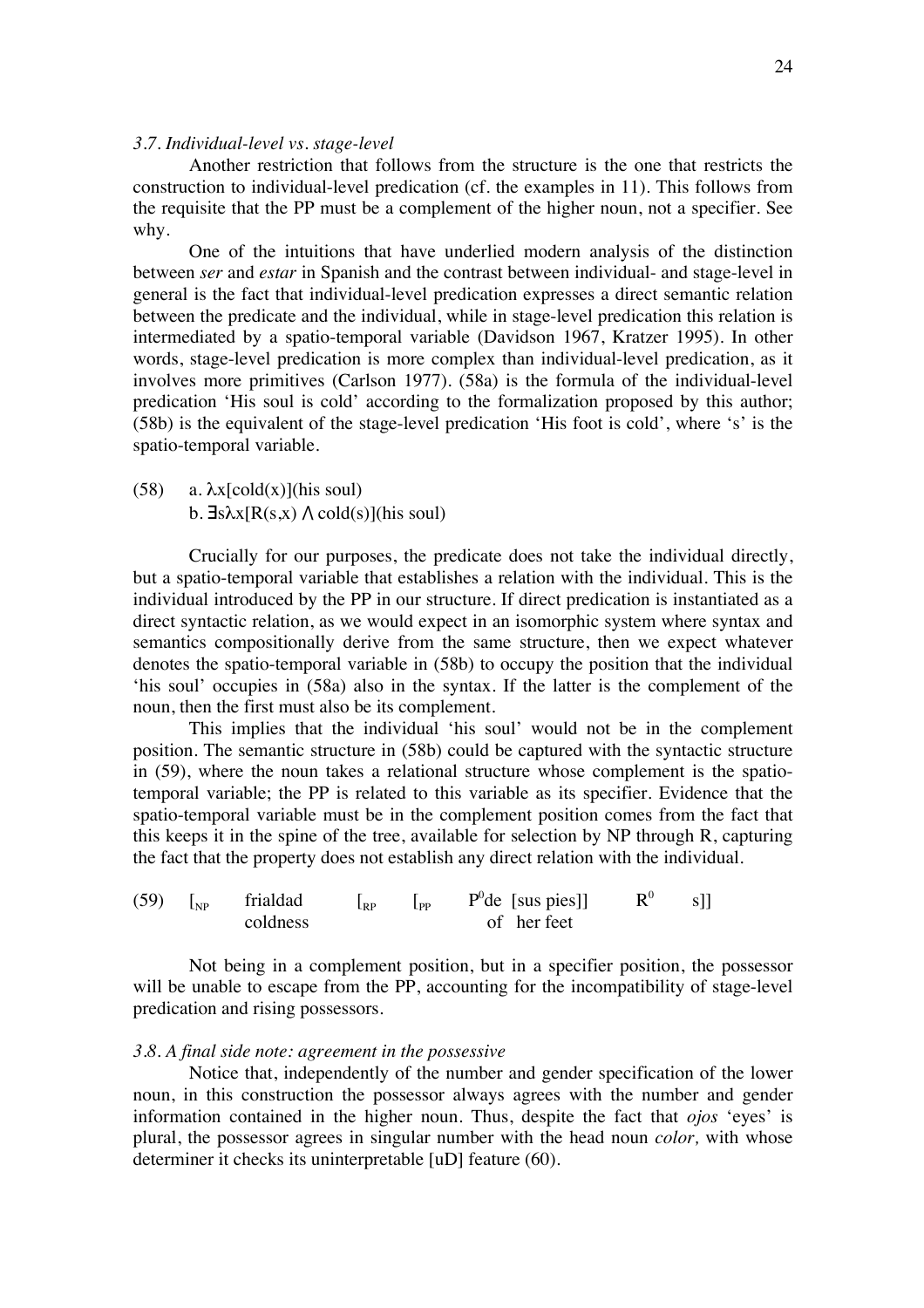(60) a. el color de ojos suy-o the.MASC.SG colour of eyes hers-MASC.SG b. \*el color de ojos suy-o-s the.MASC.SG colour of eyes hers-MASC-PL.

Consider how this follows from the properties of the structure. The possessive is not only specified for an uninterpretable [uD] categorial feature, but also contains uninterpretable phi features in need of agreement. These features include an uninterpretable number feature and an uninterpretable gender feature, which is not materialized morphophonologically in prenominal position.

#### (61) Feature endowment of the possessive: [uD, uNum, uGen, Possessive]

In the lower domain, the possessive cannot check all its uninterpretable features; only information about number and gender would be contained inside the PP, but the [uD] feature would remain unchecked. However, there is another option: the possessive has the chance to check all its uninterpretable features at the same time when it enters into an agree relation with the higher D. This D, at that point in the derivation, will have agreed in gender and number with the higher noun.

(62) Feature endowment of the determiner: [D, uNum, uGen]

In the example (60a), the form of the determiner *el* is masculine and singular, which are exactly the values that the noun color displays in the structure. These are precisely the values copied in the determiner, and further copied by the possessive.

This situation is consistent with Béjar & Rezac's (2009) proposal to explain ergative displacement in Basque and other cross-linguistic phenomena. Their proposal is that, given a probe consisting on a set of uninterpretable phi features and at least two possible goals, the probe will value its features with the goal that is more specified and contains more relevant information, overwriting, if necessary, the values copied from the less informative, but closer, goal.

In this particular case, valuing number and gender with the lower noun is not the option chosen by the possessive because that goal cannot value all three uninterpretable features of the possessor at the same time, D being absent (and notice that number inflection will be contained in a different head from the one that contains gender). As summarized in (63), the possessive would have to enter several separate checking operations, none of which is able to erase all the features at once.

(63) a. *su* [uD, uNum, uGen] values uGen with the N *ojo*  $b. \, su \, [\text{uD}, \text{uNum}, \text{Gen}_{\text{Masc}}]$  values uNum with Num *-s* c.  $su$  [uD, Num<sub>pt</sub>, Gen<sub>Masc</sub>] values uD with the D *el* 

However, the goal in the last step, D, independently contains a value for gender and number, the one copied from the higher nominal domain. Given this more specified single goal, which can value the three uninterpretable features of the possessive, these are the values that are eventually copied. The process is summarized in (64).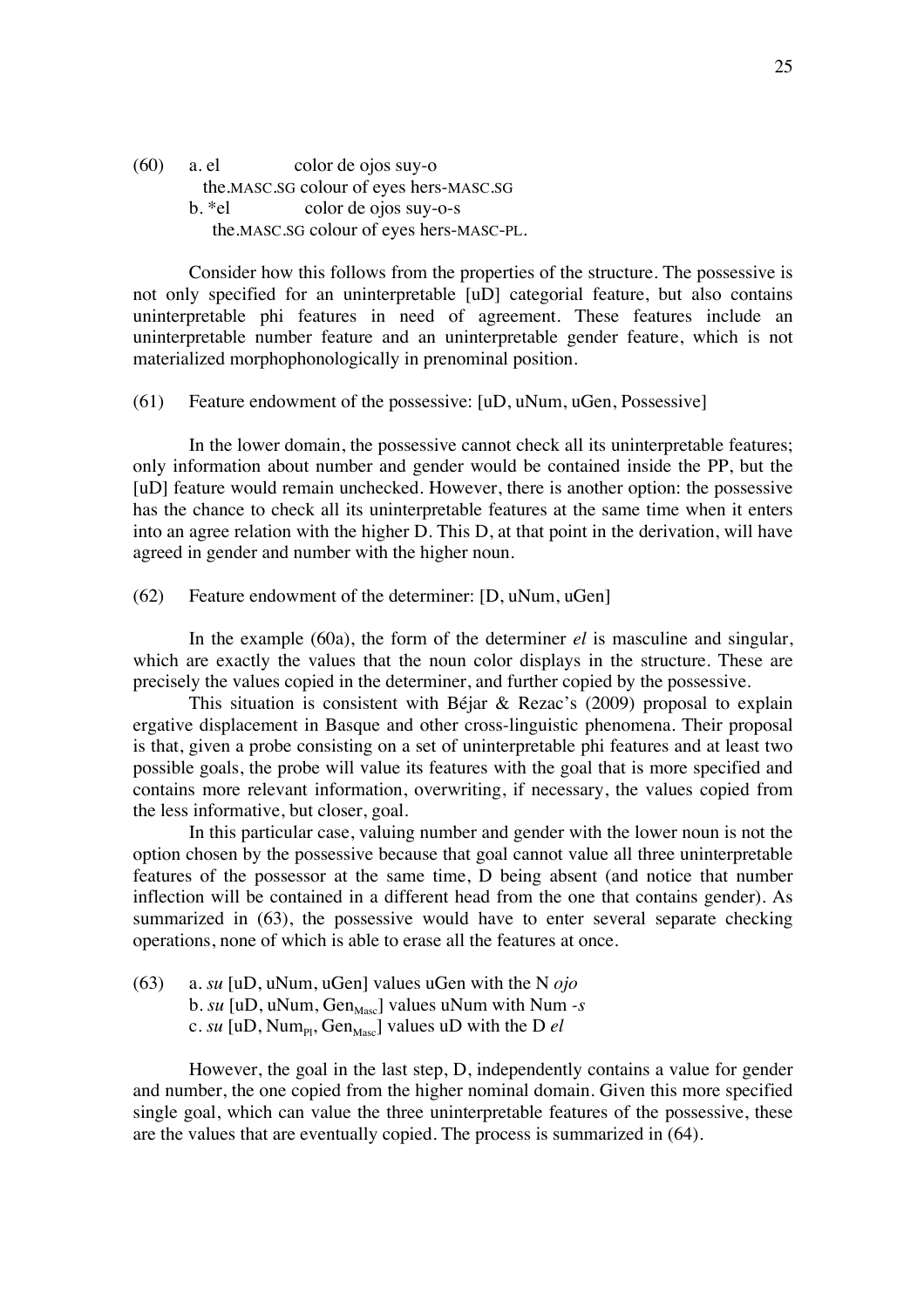(64) a. The determiner is [D, uNum, uGen] b. The determiner agrees with the higher nominal domain, valuing its gender and number features:  $[D, Num_{se}, Gen_{Masc}]$ c. *su*, which is [uD,uNum,uGen] values all its uninterpretable features simultaneously with D, becoming  $[D, Num_{\text{ss}}, Gen_{\text{Masc}}]$ 

Thus, the possessive agrees with whatever head satisfies its determiner feature, overwriting the values copied from the lower domain.

# **4. Summary: consequences of the proposal for Phase theory**

As a way to summarize the proposal, we are going to explore its consequences for the theory of phases. Our structure for *su color de ojos*, with rising of the possessor, is the one in (65).



The possessive, that holds an inalienable possession relation with the inner NP, starts as the specifier of its nP and, not finding a DP in the impoverished functional structure introduce by its noun, rises to the higher DP domain, introduced by a noun that selects the PP as its complement. Rising is not compulsory, but agreement with that DP is.

The idea of an impoverished functional domain is clearly linked with Phase theory (Chomsky 2001 and subsequent work). In Phase theory, the definition of a syntactic domain (and thus of a phonological and a semantic one) is dependent on the existence of functional heads that contain sufficient information to perform full feature checking in the constituents contained in its domain. Failure to define a phase follows from two different situations: absence of the relevant head and presence of the head, but in an impoverished version that is unable to perform full feature checking.

Our analysis provides independent evidence that DP can be a phase, in the light of the contrast repeated in (66).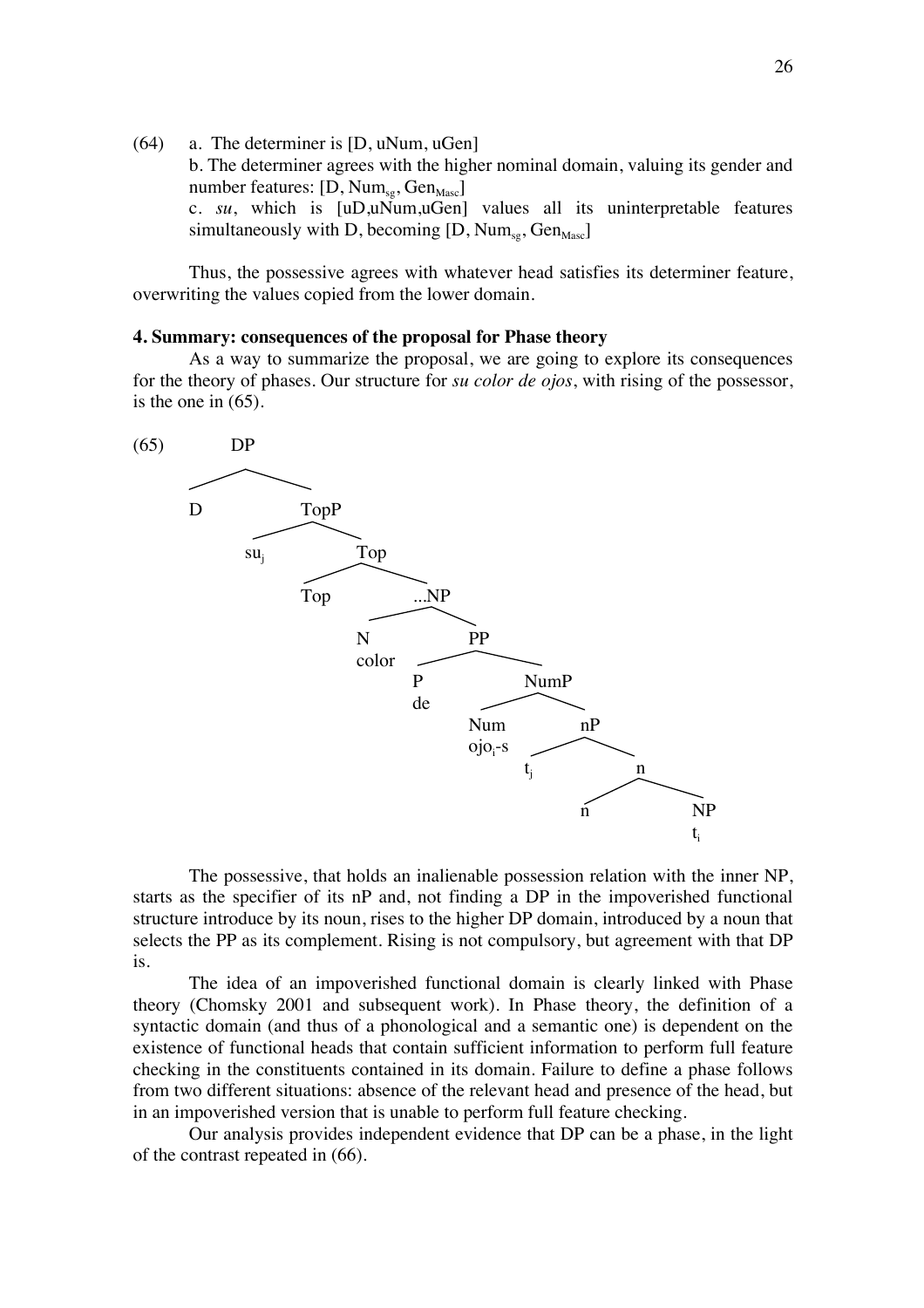(66) a. su color de ojos her colour of eyes b. \*su color de los ojos her colour fo the eyes

The presence of a DP in the lower domain is enough to satisfy all the formal properties of the possessor and prevents it from abandoning the lower constituent.

Consider now the PP involved in our structure. Our analysis provides evidence that there must be defective P heads that are unable to define phases, much in the way in which some little v heads are weak (Chomsky 2000). We have seen that this preposition is restricted to the dummy marker *de* 'of' in Spanish, and cannot be substituted for any other P. Our proposal is that this dummy preposition is the way in which Spanish spells out a defective prepositional structure which lacks the properties to define a phase.

We can assume, following Svenonius (2007, to appear) that the prepositional domain is quite articulate and minimally contains two heads, pP and PP, the higher of which introduces the figure required by the sematics of a strong preposition and performs case assignment. The lack of pP in the prepositional phrase amounts, simultaneously, to failure to perform feature checking and absence of the strong semantics associated to the preposition. (67a) represents the weak prepositional structure and (67b), the strong version with a pP that provides the structure with the necessary features.



A reflect of the fact that a preposition can perform feature checking and define a phase is that it can assign oblique case to its complement. This, in the case of the first and second person pronouns in Spanish, involves a different spell out. The following patterns (where we put an indefinite determiner in the head noun, to make it possible for the possessor not to rise) show that the dummy preposition *de* cannot assign oblique case to the pronoun; notice that the problem cannot be the presence of person features in the pronoun, as when the pronoun is expressed as a possessive (68c), the sequence is perfectly grammatical.

(68) a. \*un amigo de mí a friend of me.OBL b. \*un amigo de ti a friend of you.OBL c. un amigo {mío / tuyo} a friend {mine / yours}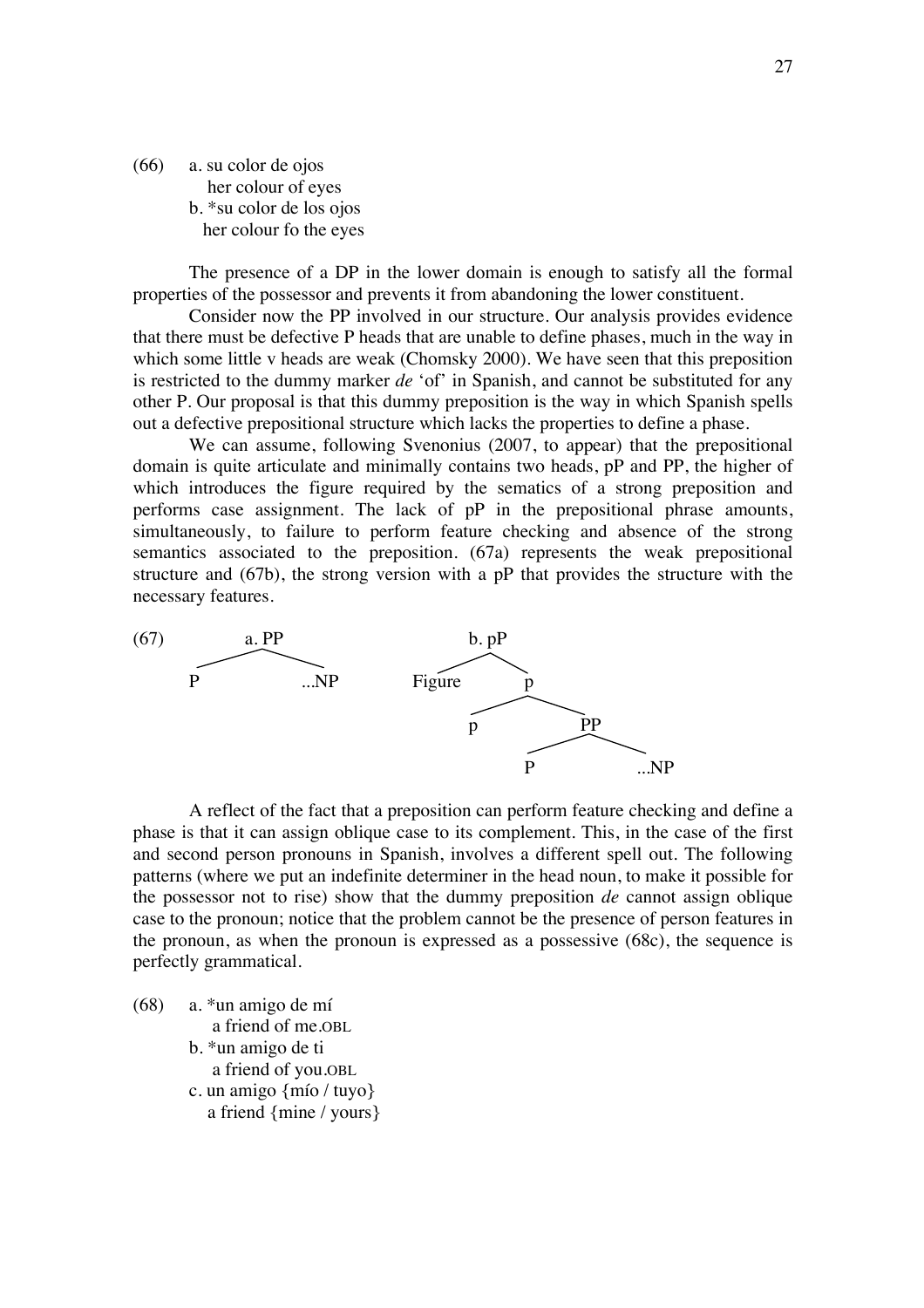As the dummy preposition *de* does not define a phase per se, when this constituent is introduced as the complement of another noun, the possessive can escape this constituent and establish relations with other heads in the structure. Consequently, the second contribution of our study to the theory of phases is that prepositions *per se* do not define phases in all cases.

There are several aspects that our article has not addressed in detail and, due to space restrictions, we have not been able to develop. The main issue has been which we have left outside here is an in detail comparison of Spanish with other languages, including English, to determine how this structure is instantiated in other grammars and what causes the ungrammaticality of the structure in languages like English. Despite the suggestions made in §4, this problem is still open. Another question that we had to leave open is whether the same operations involved here, and the same functional impoverishment of an argument of the head, can be used to analyze the well-known adjectival construction in (69):

(69) Juan (es) ancho de hombros Juan (is) wide of shoulders

The noun introduced by the PP (compulsorily *de*) is also functionally reduced, and disallows all kinds of modifiers, quantifiers and determiners with the sole exception of the plural marker. The subject of the structure, Juan, must hold an inalienable possession relation with the lower noun also here. It would be tempting to extend our analysis to these cases, proposing that the subject starts as an inalienable possessor of the lower noun and is attracted by the adjectival projection to fulfil the subject function. However, this proposal would have to be developed in detail. This extension will be left for further research.

# **REFERENCES**

- Abney, Stephen. 1987. *The English Noun Phrase in its Sentential Aspect*. Ph.D. Dissertation, MIT.
- Aboh, Enoch O. 2004. Topic and Focus within D. *Linguistics in the Netherlands* 21, 1- 12.
- Baker, Mark C. 2003. *Lexical categories*. Cambridge, Cambridge University Press.
- Béjar, Susana & Milan Rezac. 2009. Cyclic agree. *Linguistic Inquiry* 40 (1), 35-73.
- Bernstein, Judith. 1997. Demonstratives and reinforcers in Romance and Germanic languages. *Lingua* 102, 87-113.
- Borer, Hagit. 2005. *In Name Only. Volume 1 from the Exoskeletal Trilogy*. Oxford: Oxford University Press.
- Botha, Rudolph. 1983. *Morphological Mechanisms*. Oxford: Pergamon Press.
- Carlson, Gregory. 1977. *Reference to Kinds in English*. Unpublished Doctoral Dissertation. Amherst: University of Massachusetts.
- Chomsky, Noam. 1957. *Syntactic Structures*. The Hague / Paris: Mouton.
- Chomsky, Noam. 1965. *Aspects of the Theory of Syntax*. Cambridge (Mass): MIT Press.
- Chomsky, Noam. 1981. *Lectures on Government and Binding: The Pisa Lectures*. The Hague / Berlin: Mouton de Gruyter.
- Chomsky, Noam. 1995. *The Minimalist Program*. Cambridge (Mass.), MIT Press.
- Chomsky, Noam. 2001. Derivation by phase. In Michael Kenstowicz (ed.), *Ken Hale: A Life in Language*. 1-52. Cambridge (Mass.): MIT Press.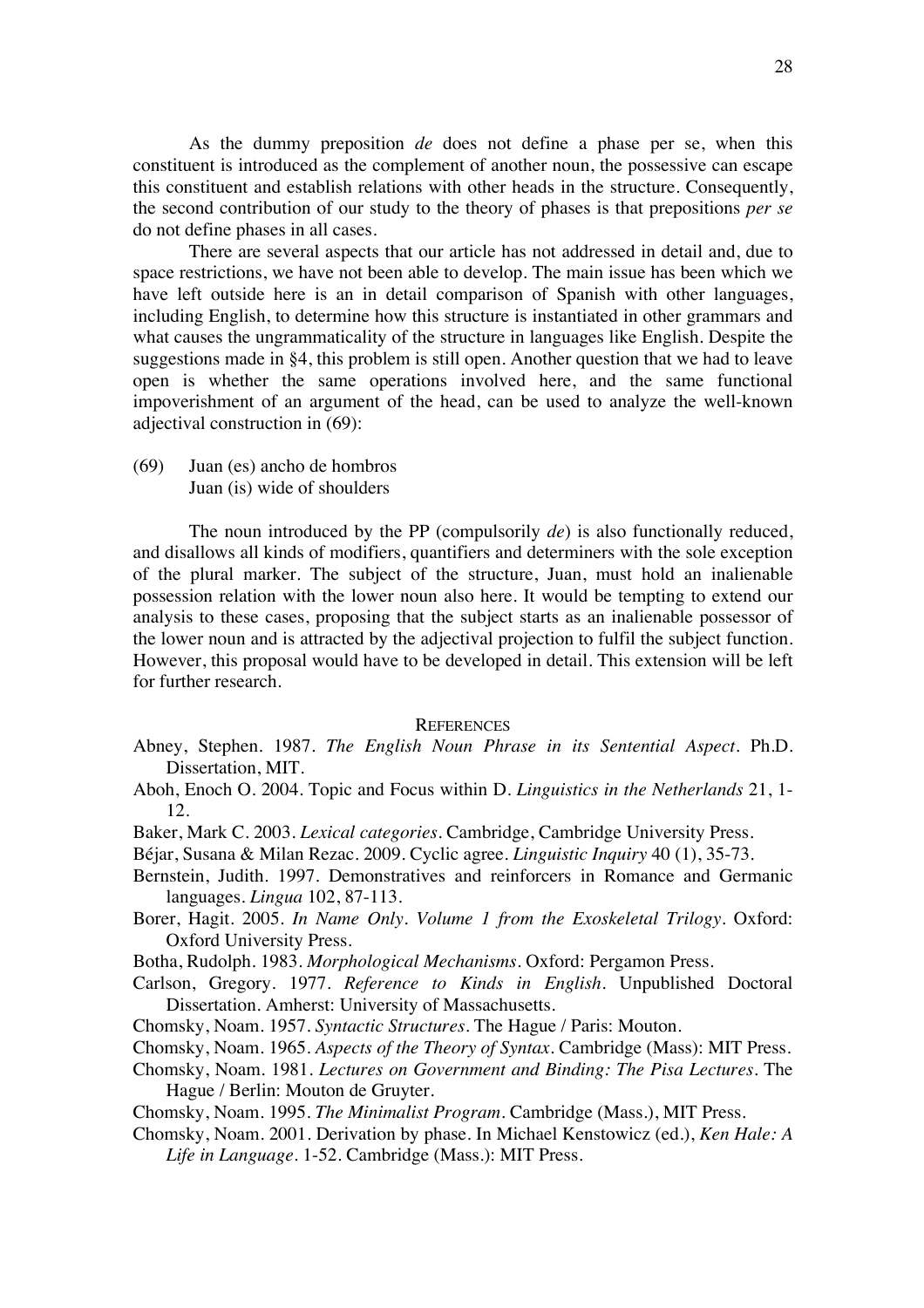- Cinque, Guglielmo. 1993. A null theory of phrase- and compound-stress. *Linguistic Inquiry* 24, 239-298.
- Cinque, Guglielmo. 1995. *Italian Syntax and Universal Grammar*. Cambridge: Cambridge University Press.
- Cinque, Guglielmo. 1999. *Adverbs and Functional Heads. A Cross-Linguistic Perspective*. Oxford: Oxford University Press.
- Cinque, Guglielmo. 2005. Deriving Greenberg's Universal 20 and Its Exceptions. *Linguistic Inquiry* 36 (3), 315-332.
- Cinque, Guglielmo. 2010. *The Syntax of Adjectives*. Cambridge (Mass.): MIT Press.
- Croft, William. 1988. Agreement vs. case marking and direct objects. In Martin Barlow & Charles A.Ferguson (eds.), *Agreement in Natural Languages: Approaches, Theories, Descriptions*. 159-181. Stanford: CSLI.
- Davidson, Donald. 1967. The logical form of action sentences. In Donald Davidson, *Essays on Actions and Events*. 105-148. Oxford: Clarendon Press.
- Grimshaw, Jane. 1990. *Argument Structure*. Cambridge (Mass.): MIT Press.
- Haegeman, Liliane. 2004. DP-periphery and Clausal periphery: Possessor doubling in West Flemish. In David Adger, Cecile de Cat & George Tsoulas (eds.), *Peripheries*. 211-240. Dordrecht: Kluwer.
- Huang, James. 1982. *Logical Relations in Chinese and the Theory of Grammar*. Ph.D. Dissertation, MIT.
- Kempchinsky, Paula. 1992. Syntactic constraints on the expression of possession in Spanish. *Hispania* 75 (3), 697-705.
- Kockelman, Paul. 2007. Inalienable Possession and Personhood. *Language in Society* 36 (3), 343-370.
- Koopman, Hilda. 1997. *The Doubly Filled C Filter, the Principle of Projection Activation, and Historical Change*. Unpublished Ms. UCLA.
- Kratzer, Angelika. 1995. Stage-level / Individual-level predicates. In Gregory Carlson & François Pelletier (eds.), *The Generic Book*. 125-175. Chicago: University of Chicago Press.
- Nichols, Johanna. 1988. On alienable and inalienable possession. In William Shipley (ed.), *In Honor of Mary Haas: From the Haas Festival Conference on Native American Linguistics*. 557-609. Berlin: Mouton de Gruyter.
- Picallo, Carme & Gemma Rigau. 1999. El posesivo y las relaciones posesivas. In Ignacio Bosque & Violeta Demonte (dirs.), *Gramática descriptiva de la lengua española*. 973-1025. Madrid: Espasa.
- Radford, Andrew. 2000. NP shells. *Essex Research Reports in Linguistics*, 33. 2-20
- Rijkhoff, Jan. 2004. *The Noun Phrase*. Oxford: Oxford University Press.
- Scott, Garry-John. 1998. Stacked adjectival modification and the structure of nominal phrases. *SOAS Working Papers in Linguistics* 8, 59-89.
- Siewierska, Anna. 2004. *Person.* Cambridge: Cambridge University Press.
- Ritter, Elisabeth. 1991. Two functional categories in noun phrases. Evidence from Hebrew. In Susanne Rothstein (ed.), *Syntax and Semantics 25. Perspectives on Phrase Structure. Heads and Licensing*. 37-64. San Diego: Academic Press.
- Stump, Gregory. 1998. Inflection. In Andrew Spencer & Arnold Zwicky (eds.), *The Handbook of Morphology*. 13-44. Oxford: Blackwell.
- Svenonius, Peter. 2007. Adpositions, Particles and the Arguments they introduce. In Eric Reuland, Tanmoy Bhattacharya & Giorgos Spathas (eds.), *Argument Structure*. 71-110. Amsterdam: John Benjamins.